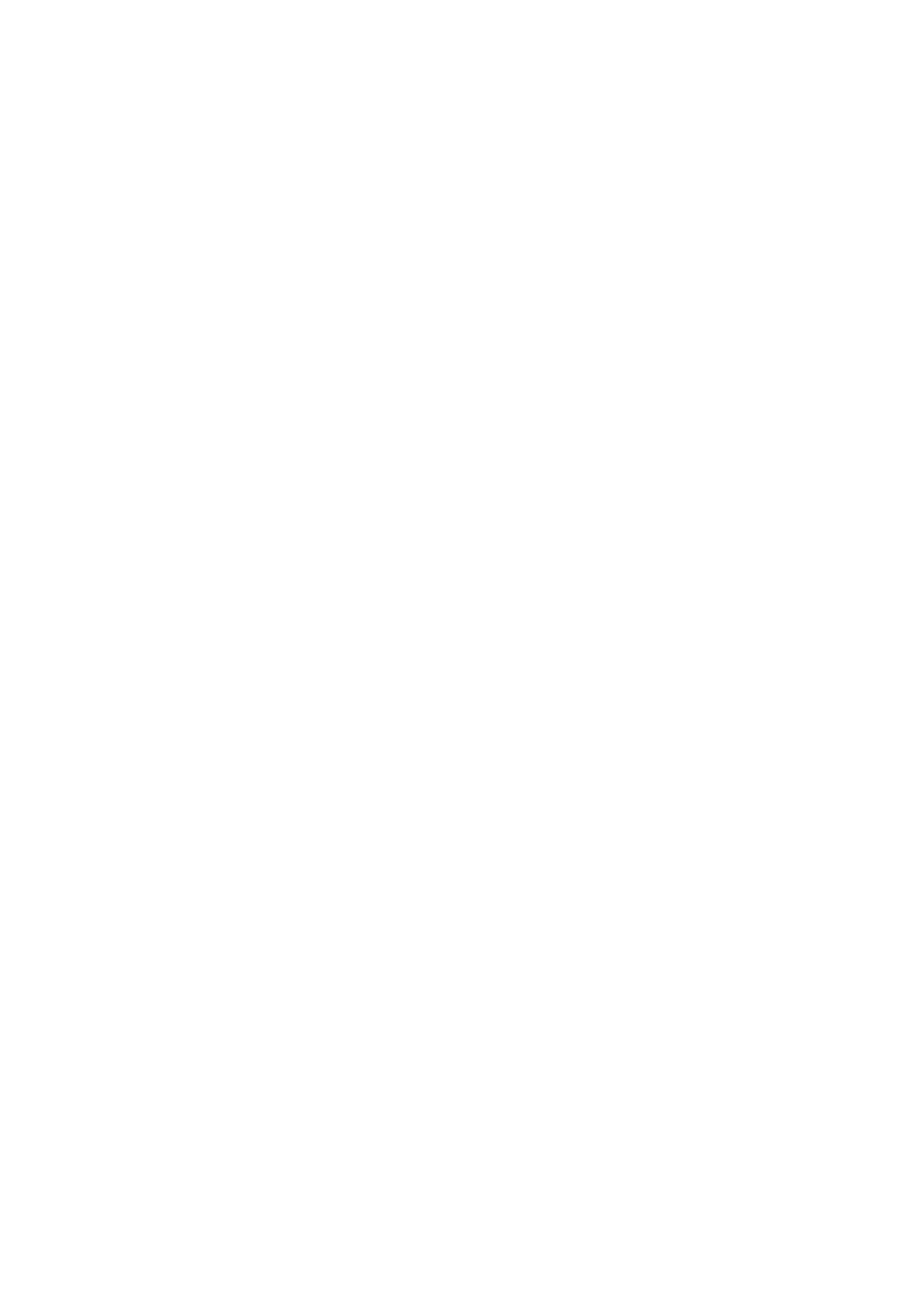

# **How to Relax a Bisimulation?**

Michael Katz, Jörg Hoffmann, Malte Helmert<sup>∗</sup>

Project-Teams Maia

Research Report n° 7901 — March 2012 — [18](#page-20-0) pages

**Abstract:** Merge-and-shrink abstraction (M&S) is an approach for constructing admissible heuristic functions for cost-optimal planning. It enables the targeted design of abstractions, by allowing to choose individual pairs of (abstract) states to aggregate into one. A key question is how to actually make these choices, so as to obtain an informed heuristic at reasonable computational cost. Recent work has addressed this via the well-known notion of *bisimulation*. When aggregating only bisimilar states – essentially, states whose behavior is identical under every planning operator – M&S yields a perfect heuristic. However, bisimulations are typically exponentially large. Thus we must *relax* the bisimulation criterion, so that it applies to more state pairs, and yields smaller abstractions. We herein devise a fine-grained method for doing so. We restrict the bisimulation criterion to consider only a subset  $K$  of the planning operators. We show that, if  $K$  is chosen appropriately, then M&S still yields a perfect heuristic, while abstraction size may decrease exponentially. Designing practical approximations for  $K$ , we obtain M&S heuristics that are competitive with the state of the art.

**Key-words:** artificial intelligence; planning; heuristic search

<sup>∗</sup> University of Basel, Switzerland

#### **RESEARCH CENTRE NANCY – GRAND EST**

615 rue du Jardin Botanique CS20101 54603 Villers-lès-Nancy Cedex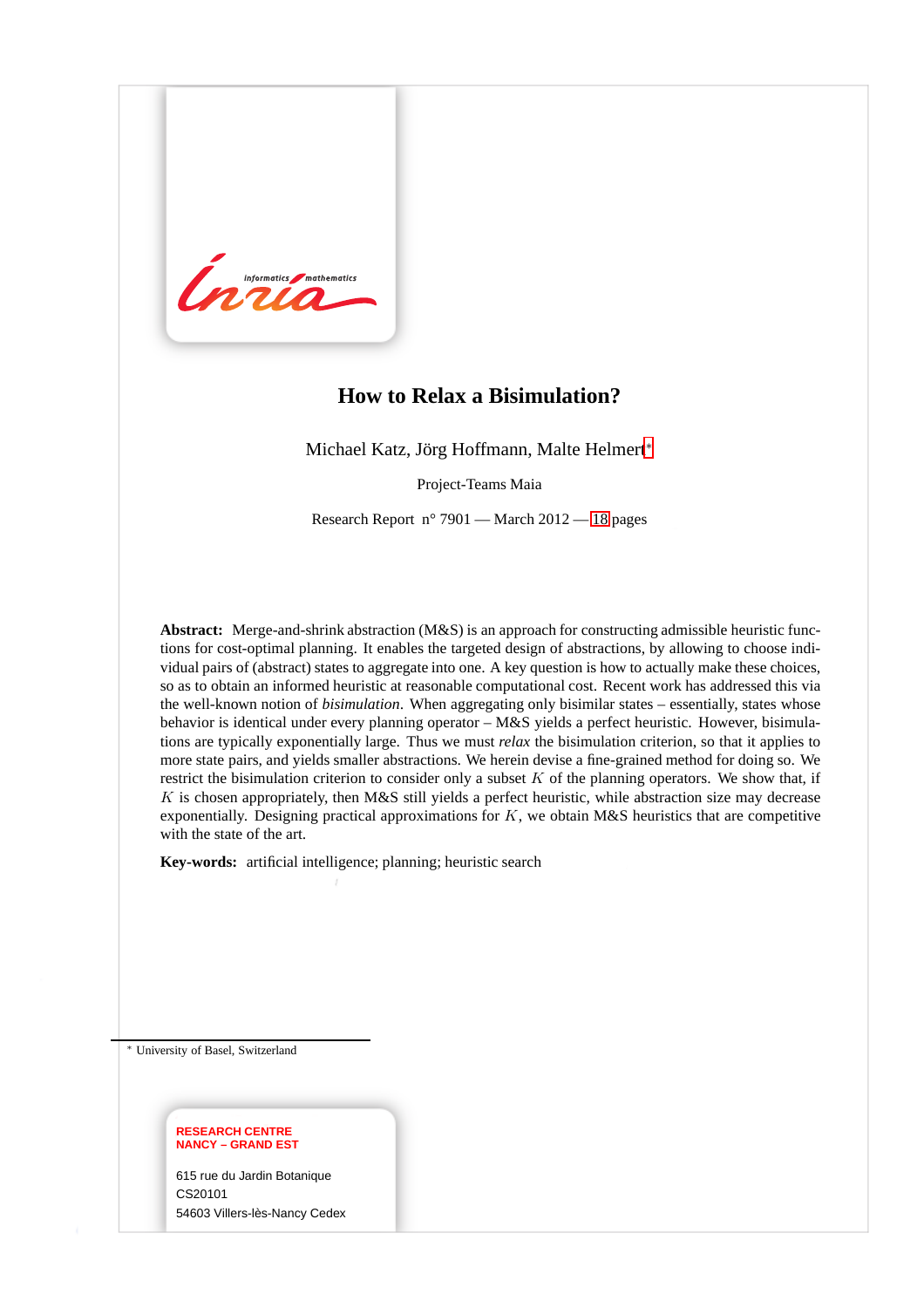# **Comment relaxer une bisimulation?**

**Résumé :** See English abstract.

**Mots-clés :** intelligence artificielle; planification; recherche heuristique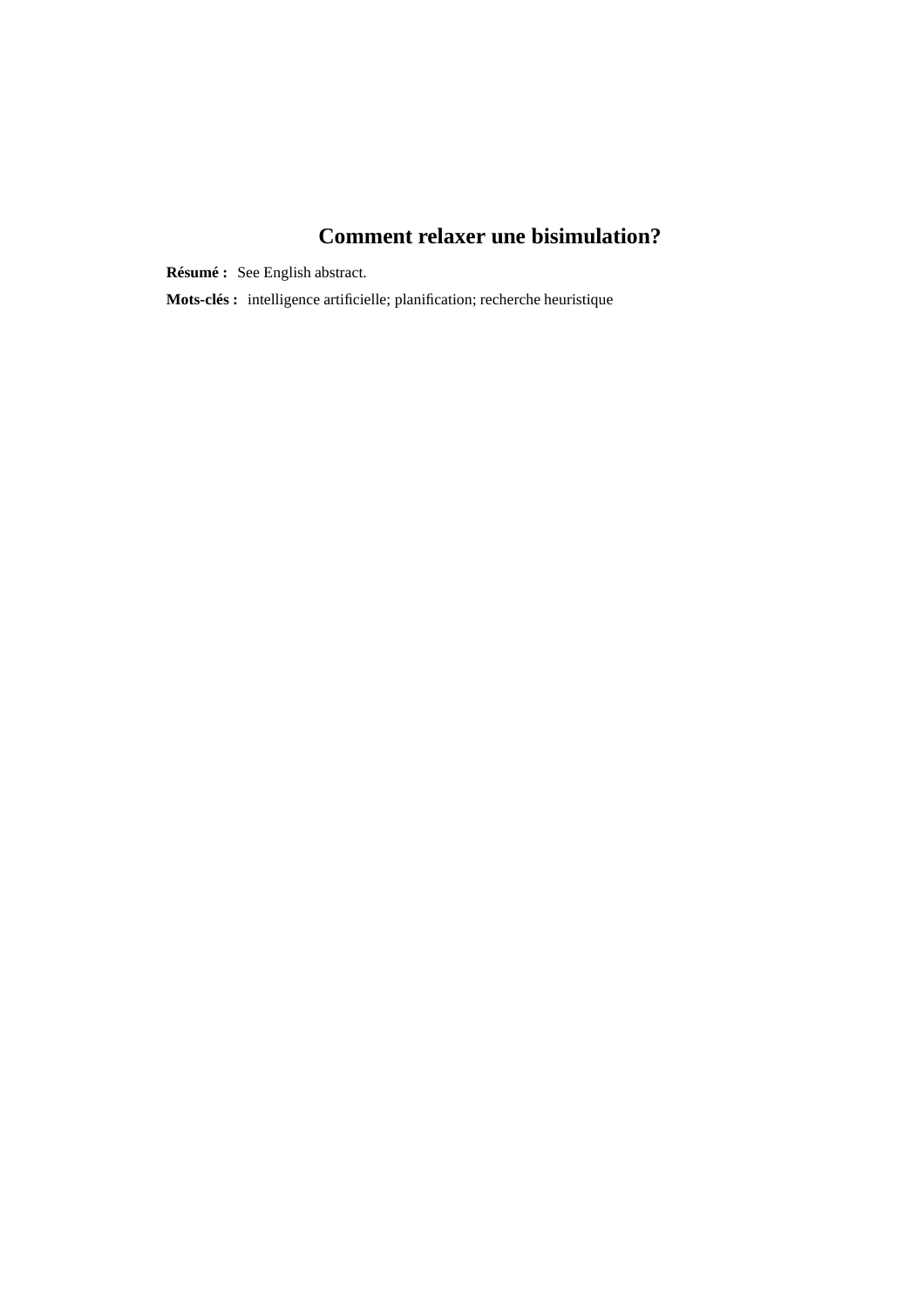# **1 Introduction**

Heuristic forward state-space search with  $A^*$  and admissible heuristics is a state of the art approach to cost-optimal domain-independent planning. The main research question in this area is how to derive the heuristic automatically. That is what we contribute to herein. We design new variants of the merge-andshrink heuristic, short M&S, whose previous variant [**?**] won a 2nd price in the optimal planning track of the 2011 International Planning Competition (IPC), and was part of the 1st-prize winning portfolio [**?**].

M&S uses solution cost in a smaller, *abstract* state space to yield an admissible heuristic. The abstract state space is built incrementally, starting with a set of atomic abstractions corresponding to individual variables, then iteratively *merging* two abstractions (replacing them with their synchronized product) and *shrinking* them (aggregating pairs of states into one). In this way, M&S allows to select individual pairs of (abstract) states to aggregate. A key question, that governs both the computational effort taken and the quality of the resulting heuristic, is *how to actually select these state pairs*.

M&S was first introduced for planning by Helmert et al. [**?**], with only a rather naïve method for selecting the state pairs to aggregate. Nissim et al. [**?**] more recently addressed this via the notion of *bisimulation*, adopted from the verification literature (e.g., [?]). Two states  $s, t$  are bisimilar, roughly speaking, if every transition label (every planning operator) leads into equivalent abstract states from s and t. If one aggregates only bisimilar states, then the behavior of the transition system (the possible paths) remains unchanged. This property is invariant over both the merging and shrinking steps in M&S, and thus the resulting heuristic is guaranteed to be perfect. Unfortunately, bisimulations are exponentially big even in trivial examples, including benchmarks like, for example, Gripper.

A key observation made by Nissim et al. is that bisimulation is unnecessarily strict for our purposes. In verification, paths must be preserved because the to-be-verified property shall be checked within the abstracted system. However, here we only want to compute solution costs. Thus it suffices to preserve not the actual paths, *but only their cost*. Nissim et al. design a label reduction technique, that changes the path inscriptions (the associated planning operators) but not their costs. This leads to polynomial behavior in Gripper and some other cases, but the resulting abstractions are still much too large in most planning benchmarks.

Nissim et al. address this by (informally) introducing what they call *greedy bisimulation*, which "catches" only a subset of the transitions: s, t are considered bisimilar already if every transition *decreasing remaining cost* leads into equivalent abstract states from s and t. That is, "bad transitions" – those increasing remaining cost – are ignored. This is a *lossy* relaxation to bisimulation, i. e., a simplification that results in smaller abstractions but may (and usually does) yield an imperfect heuristic in M&S: "bad transition" is defined locally, relative to the current abstraction, which does not imply that the transition is globally bad. For example, driving a truck away from its own goal may be beneficial for transporting a package. Under such (very common) behavior, greedy bisimulation is not invariant across the M&S merging step, because the relevant transitions are not caught.

We herein adopt the same approach for relaxing bisimulation – we catch a subset of the transitions – but we take a different stance for determining that subset. We first select a subset of labels (operators). Then, throughout M&S, we catch the transitions bearing these labels. This simple technique warrants that the thus-relaxed bisimulation is invariant across M&S. Thanks to this, to guarantee a quality property  $\phi$ of the final M&S heuristic, it suffices to select a label subset guaranteeing  $\phi$  when catching these labels in a bisimulation of the (global) state space.

We consider two properties  $\phi$ : (A) obtaining a perfect heuristic; (B) guaranteeing that A<sup>\*</sup> will not have to search. (A) is warranted by selecting all remaining-cost decreasing operators in the (global) state space. (B) is a generalization that only requires to catch a subset of these operators – those within a certain radius around the goal.

In practice, it is not feasible to compute the label sets just described. To evaluate their potential in principle, we prove that they may decrease abstraction size exponentially, and we run experiments on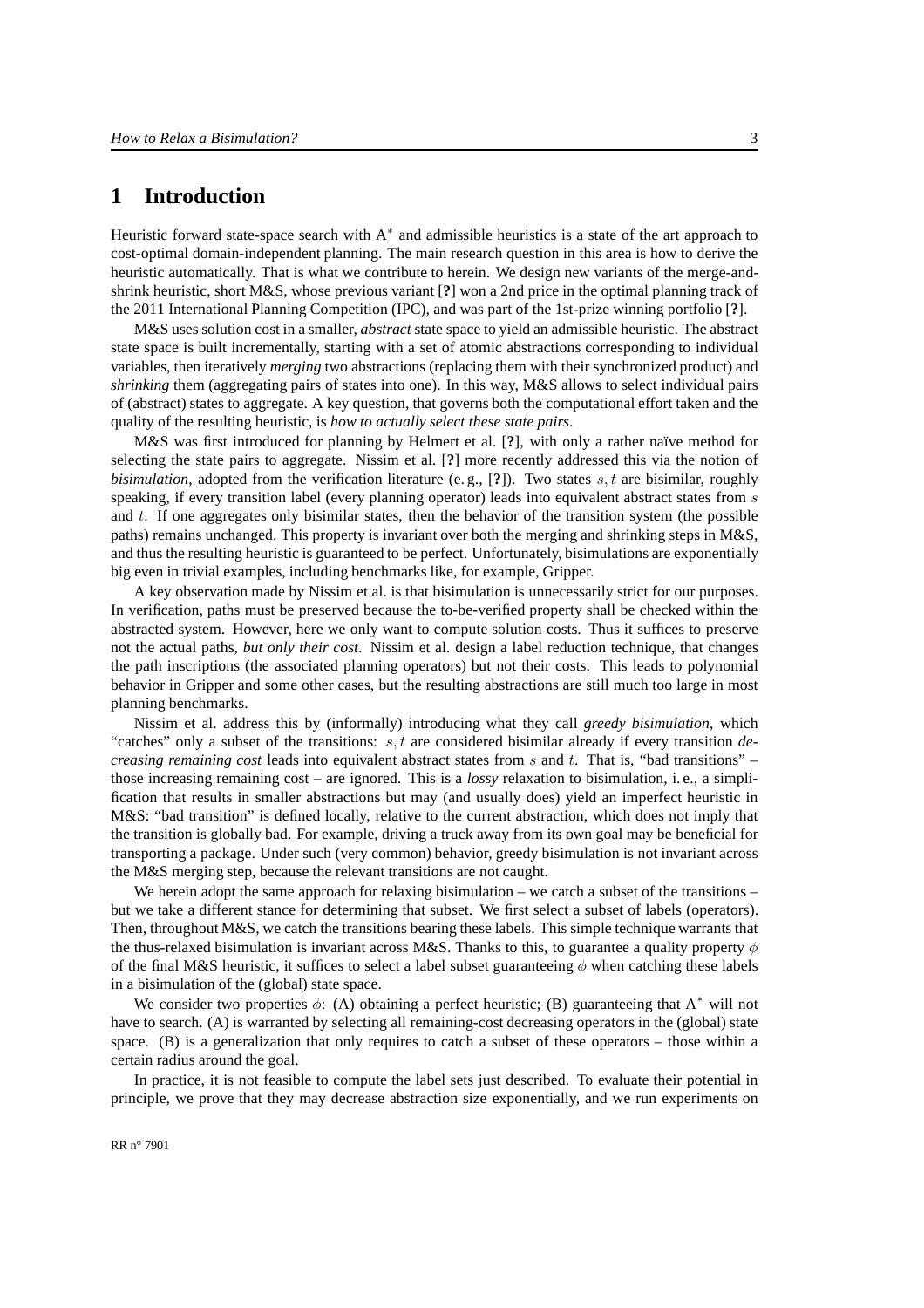IPC benchmarks small enough to determine these labels. To evaluate the potential in practice, we design approximation methods. Running these on the full IPC benchmarks, we establish that the resulting M&S heuristics are competitive with the state of the art, and can improve coverage in some domains.

We next give the necessary background. We revisit Nissim et al.'s idea of greedy bisimulation, then introduce our own relaxation principle, evaluate it, and conclude.

# **2 Background**

A **planning task** is a 4-tuple  $\Pi = (\mathcal{V}, \mathcal{O}, s_0, s_*)$ . V is a finite set of **variables** v, each  $v \in \mathcal{V}$  associated with a finite domain  $\mathcal{D}_v$ . A **partial state** over V is a function s on a subset  $\mathcal{V}_s$  of V, so that  $s(v) \in \mathcal{D}_v$ for all  $v \in V_s$ ; s is a **state** if  $V_s = V$ . The **initial state**  $s_0$  is a state. The **goal**  $s_*$  is a partial state. O is a finite set of **operators**, each being a pair (*pre*, *eff*) of partial states, called its **precondition** and **effect**. Each  $o \in \mathcal{O}$  is also associated with its **cost**  $c(o) \in \mathbb{R}^+_0$  (note that 0-cost operators are allowed). A special case we will mention are **uniform** costs, where  $c(o) = 1$  for all o.

The semantics of planning tasks are defined via their **state spaces**, which are (labeled) **transition systems**. Such a system is a 5-tuple  $\Theta = (S, L, T, s_0, S_\star)$  where S is a finite set of **states**, L is a finite set of **transition labels** each associated with a **label cost**  $c(l) \in \mathbb{R}_0^+$ ,  $T \subseteq S \times L \times S$  is a set of **transitions**,  $s_0 \in S$  is the **start state**, and  $S_* \subseteq S$  is the set of **solution states**. We define the **remaining cost**  $h^*: S \to \mathbb{R}_0^+$  as the minimal cost of any path (the sum of costs of the labels on the path), in  $\Theta$ , from a given state s to any  $s_{\star} \in S_{\star}$ , or  $h^*(s) = \infty$  if there is no such path.

In the state space of a planning task, S is the set of all states. The start state  $s_0$  is the initial state of the task, and  $s \in S_*$  if  $s_* \subseteq s$ . The transition labels L are the operators O, and  $(s, (pre, eff), s') \in T$  if s complies with *pre*, and  $s'(v) = eff(v)$  for all  $v \in V_{eff}$  while  $s'(v) = s(v)$  for all  $v \in V \setminus V_{eff}$ . A **plan** is a path from  $s_0$  to any  $s_{\star} \in S_{\star}$ . The plan is **optimal** iff its summed-up cost is equal to  $h^*(s_0)$ .

A **heuristic** is a function  $h: S \to \mathbb{R}_0^+ \cup \{\infty\}$ . The heuristic is **admissible** iff, for every  $s \in S$ ,  $h(s) \leq h^*(s)$ ; it is **consistent** iff, for every  $(s, l, s') \in T$ ,  $h(s) \leq h(s') + c(l)$ ; it is **perfect** iff h coincides with  $h^*$ . The A<sup>\*</sup> algorithm expands states by increasing value of  $g(s) + h(s)$  where  $g(s)$  is the accumulated cost on the path to s. If h is admissible, then  $A^*$  returns an optimal solution. If h is consistent then  $A^*$  does not need to re-open any nodes. If h is perfect then, as will be detailed later,  $A^*$ "does not need to search"; we will also identify a more general criterion sufficient to achieve this last property.

How to automatically compute a heuristic, given a planning task as input? Our approach is based on designing an **abstraction**. This is a function  $\alpha$  mapping S to a set of **abstract states**  $S^{\alpha}$ . The **abstract state space**  $\Theta^{\alpha}$  is defined as  $(S^{\alpha}, L, T^{\alpha}, s_0^{\alpha}, S^{\alpha})$ , where  $T^{\alpha} := \{(\alpha(s), l, \alpha(s')) \mid (s, l, s') \in T\},\$  $s_0^{\alpha} := \alpha(s_0)$ , and  $S_\star^{\alpha} := \{ \alpha(s_\star) \mid s_\star \in S_\star \}$ . The **abstraction heuristic**  $h^{\alpha}$  maps each  $s \in S$  to the remaining cost of  $\alpha(s)$  in  $\Theta^{\alpha}$ ;  $h^{\alpha}$  is admissible and consistent. We will sometimes consider the **induced equivalence relation**  $\sim^{\alpha}$ , defined by setting  $s \sim^{\alpha} t$  iff  $\alpha(s) = \alpha(t)$ .

How to choose a good  $\alpha$  in general? Inspired by work in the context of model checking automata networks [**?**], Helmert et al. [**?**] propose M&S abstraction as a method allowing fine-grained abstraction design, selecting individual pairs of (abstract) states to aggregate. The approach builds the abstraction in an incremental fashion, iterating between *merging* and *shrinking* steps. In detail, an abstraction  $\alpha$  is an **M&S abstraction over**  $V \subseteq V$  if it can be constructed using these rules:

- (i) For  $v \in V$ ,  $\pi_{\{v\}}$  is an M&S abstraction over  $\{v\}$ .
- (ii) If  $\beta$  is an M&S abstraction over V and  $\gamma$  is a function on  $S^{\beta}$ , then  $\gamma \circ \beta$  is an M&S abstraction over  $V$ .
- (iii) If  $\alpha_1$  and  $\alpha_2$  are M&S abstractions over disjoint sets  $V_1$  and  $V_2$ , then  $\alpha_1 \otimes \alpha_2$  is an M&S abstraction over  $V_1 \cup V_2$ .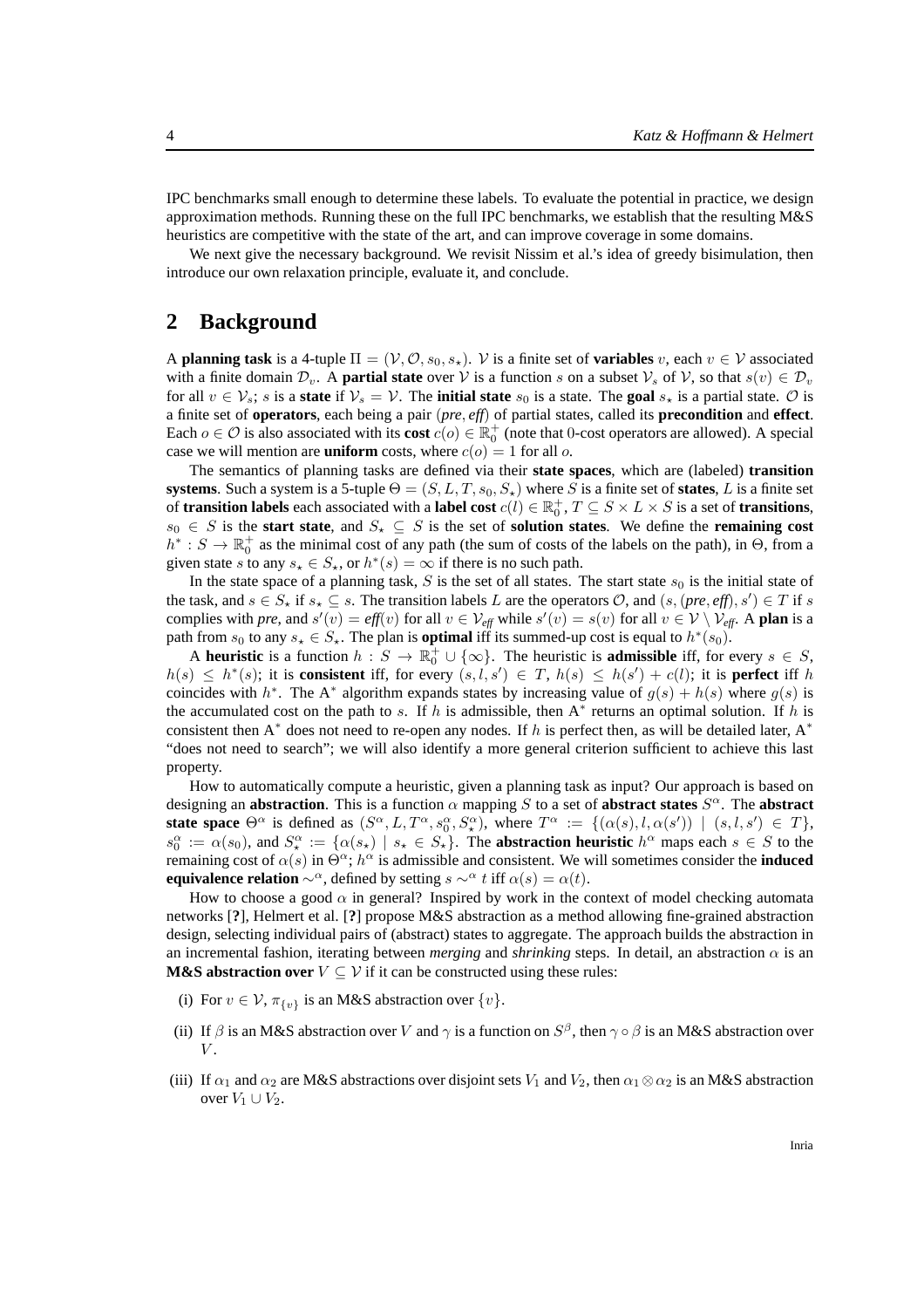**Rule (i)** allows to start from **atomic projections**. These are simple abstractions  $\pi_{\{v\}}$  (also written  $\pi_v$ ) mapping each state  $s \in S$  to the value of one selected variable v. **Rule (ii)**, the **shrinking step**, allows to iteratively aggregate an arbitrary number of state pairs, in abstraction  $\beta$ . Formally, this simply means to apply an additional abstraction  $\gamma$  to the image of  $\beta$ . In **rule (iii)**, the **merging step**, the merged abstraction  $\alpha_1 \otimes \alpha_2$  $\alpha_1 \otimes \alpha_2$  $\alpha_1 \otimes \alpha_2$  is defined by  $(\alpha_1 \otimes \alpha_2)(s) := (\alpha_1(s), \alpha_2(s))$ .<sup>1</sup>

The above defines how to construct the abstraction  $\alpha$ , but not how to actually compute the abstraction heuristic  $h^{\alpha}$ . For that computation, the constraint  $V_1 \cap V_2 = \emptyset$  in rule (iii) is important. While designing  $\alpha$ , we maintain also the abstract state space  $\Theta^{\alpha}$ . This is trivial for rules (i) and (ii), but is a bit tricky for rule (iii). We need to compute the abstract state space  $\Theta^{\alpha_1\otimes\alpha_2}$  of  $\alpha_1\otimes\alpha_2$ , based on the abstract state spaces  $\Theta^{\alpha_1}$  and  $\Theta^{\alpha_2}$  computed (inductively) for  $\alpha_1$  and  $\alpha_2$  beforehand. We do so by forming the synchronized product  $\Theta^{\alpha_1} \otimes \Theta^{\alpha_2}$ . This is a standard operation, its state space being  $S^{\alpha_1} \times S^{\alpha_2}$ , with a transition from  $(s_1, s_2)$  to  $(s'_1, s'_2)$  via label l iff  $(s_1, l, s'_1) \in T^{\alpha_1}$  and  $(s_2, l, s'_2) \in T^{\alpha_2}$ . As Helmert et al. [**?**] show, the constraint  $V_1 \cap V_2 = \emptyset$  is sufficient (and, in general, necessary) to ensure that this is correct, i. e., that  $\Theta^{\alpha_1} \otimes \Theta^{\alpha_2} = \Theta^{\alpha_1 \otimes \alpha_2}$ .

To implement M&S in practice, we need a **merging strategy** deciding which abstractions to merge in (iii), and a **shrinking strategy** deciding which (and how many) states to aggregate in (ii). Throughout this paper, we use the same merging strategy as the most recent work on M&S [**?**]. What we investigate is the shrinking strategy. Helmert et al. [**?**] proposed a strategy that leaves remaining cost intact within the current abstraction. This is done simply by not aggregating states whose remaining cost differs. The issue with this is that it preserves h ∗ *locally* only. For example, in a transportation domain, if we consider only the position of a truck, then any states  $s, t$  equally distant from the truck's target position can be aggregated: locally, the difference is irrelevant. *Globally,* however, there are transportable objects to which the difference in truck positions does matter, and thus aggregating s and t results in information loss.

We need a shrinking strategy that takes into account the global effect of state aggregations. Nissim et al. [**?**] address this (in a uniform-cost setting)via the well-known notion of *bisimulation*, a criterion under which an abstraction preserves exactly the behavior (the transition paths) of the original system:

<span id="page-6-1"></span>**Definition 1** *Let*  $\Theta = (S, L, T, s_0, S_*)$  *be a transition system. An equivalence relation* ∼ *on* S *is a bisimulation* for  $\Theta$  if  $s \sim t$  implies that: (1) either  $s, t \in S_{\star}$  or  $s, t \notin S_{\star}$ ; (2) for every transition label  $l \in L$ ,  $\{ [s'] \mid (s, l, s') \in T \} = \{ [t'] \mid (t, l, t') \in T \}.$ 

As usual, [s] for a state s denotes the equivalence class of s. Intuitively,  $s \sim t$  only if (1) s and t agree on the status of the goal, and (2) whatever operator applies to s or t applies to both, and leads into equivalent states. An abstraction  $\alpha$  is a bisimulation iff the induced equivalence relation  $\sim^{\alpha}$  is.

Note that there are potentially many bisimulations. For example, the identity relation, where  $[s] =$ {s}, is one. A bisimulation ∼′ is **coarser than** another bisimulation ∼ if ∼′⊇∼, i. e., if every pair of states equivalent under ∼ is also equivalent under ∼′ . A unique coarsest bisimulation always exists, and can be computed efficiently based on an explicit representation of Θ [**?**]. Thus the proposed shrinking strategy is to reduce, in any application of rule (ii),  $\Theta^{\beta}$  to a coarsest bisimulation of itself.

<span id="page-6-2"></span>It is easy to see that the bisimulation property is invariant over merging and shrinking steps. We spell out the claim for merging steps since we will generalize this result later on:

**Lemma 1** *[***?***] Let*  $\Theta_1$  *and*  $\Theta_2$  *be transition systems, and let*  $\alpha_1$  *and*  $\alpha_2$  *be abstractions for*  $\Theta_1$  *and*  $\Theta_2$ *respectively. If*  $\alpha_1$  *is a bisimulation for*  $\Theta_1$ *, and*  $\alpha_2$  *is a bisimulation for*  $\Theta_2$ *, then*  $\alpha_1 \otimes \alpha_2$  *is a bisimulation for*  $\Theta_1 \otimes \Theta_2$ *.* 

<span id="page-6-0"></span><sup>&</sup>lt;sup>1</sup>Note that M&S abstractions are constructed over subsets V of the variables V. Indeed, in practice, there is no need to incorporate all variables. Like the previous work on M&S, we do not make use of this possibility: all M&S abstractions in our experiments are over the full set of variables  $V = V$ .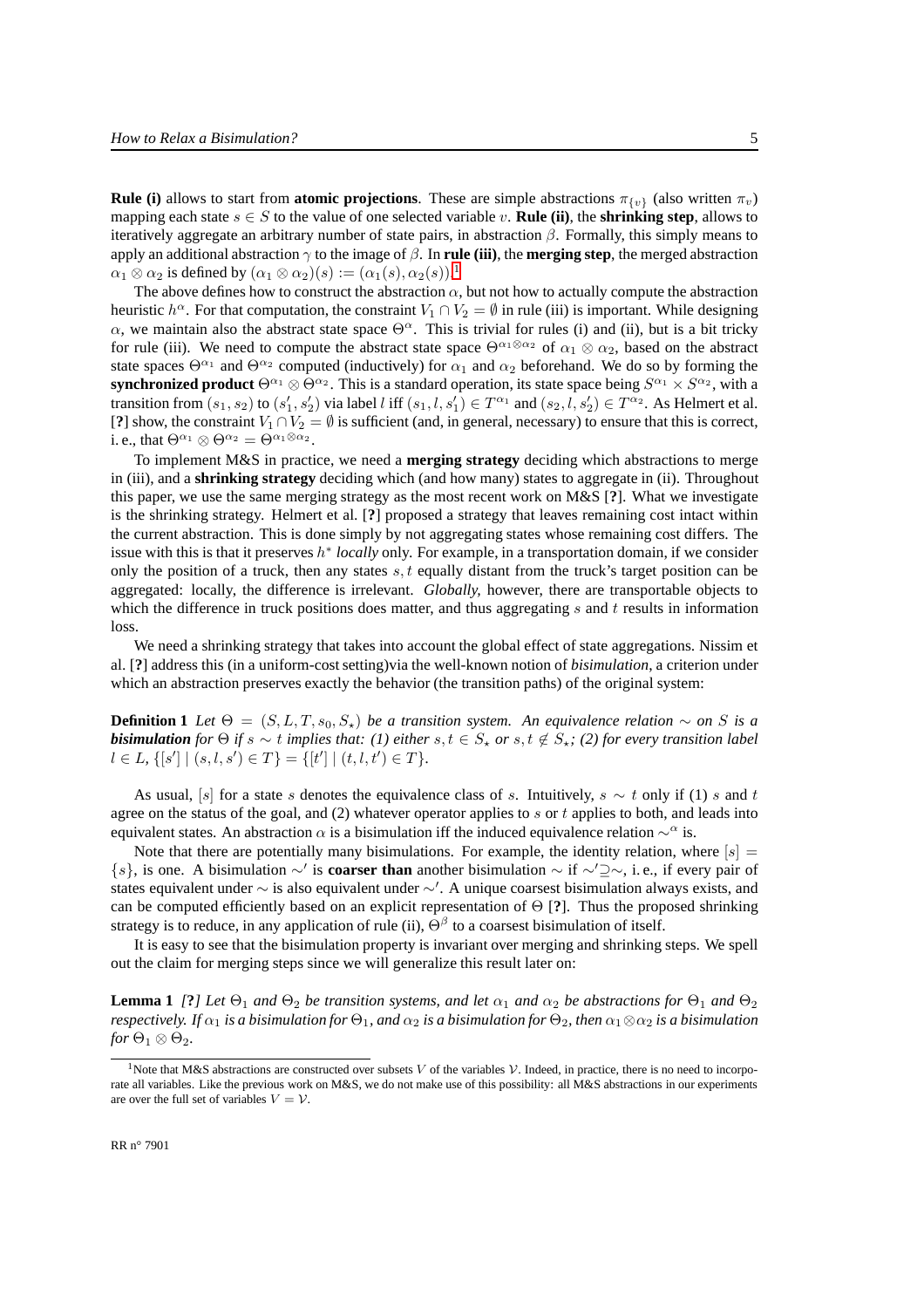**Proof:** Note the slight abuse of notation here:  $\alpha_i$  is a function on  $\Theta_i$ , not on  $\Theta_1 \otimes \Theta_2$ ; the precise claim is that  $\overline{\alpha_1} \otimes \overline{\alpha_2}$  is a bisimulation for  $\Theta_1 \otimes \Theta_2$ , where  $\overline{\alpha_1}(s_1, s_2) := \alpha_1(s_1)$  and  $\overline{\alpha_2}(s_1, s_2) := \alpha_2(s_2)$ . We omit this distinction to avoid notational clutter.

Denote  $\Theta_{12} = \Theta_1 \otimes \Theta_2$  where  $\Theta_{12} = (S^{12}, L, T^{12}, s_0^{12}, S_{\star}^{12})$ . Let  $s = (s_1, s_2), s' = (s'_1, s'_2), t =$  $(t_1, t_2) \in S^{12}$  and  $l \in L$ , s.t.  $s \sim \sqrt{\alpha_1 \otimes \alpha_2} t$  and  $(s, l, s') \in T^{12}$ . To show that  $\overline{\alpha_1} \otimes \overline{\alpha_2}$  is a bisimulation, we need to show that (I)  $s \in S_{\star}^{12}$  iff  $t \in S_{\star}^{12}$ , and (II) there exists  $t' \in S^{12}$  s.t.  $(t, l, t') \in T^{12}$  and  $s' \sim^{\overline{\alpha_1} \otimes \overline{\alpha_2}} t'.$ 

To show (I), note that by definition of composed transition systems we have (i)  $s \in S^1$  iff  $s_1 \in S^1$ To show (i), note that by definition of composed transition systems we have (i)  $s \in S^2$ ,  $\overline{m} s_1 \in S^1$ , and  $s_2 \in S^2$ , and (ii)  $t \in S^1$  if  $t_1 \in S^1$ , and  $t_2 \in S^2$ . By definition of bisimulation we have (iii)  $s_1$ iff  $t_1 \in S^1$  and  $s_2 \in S^2$  iff  $t_2 \in S^2$ , altogether giving us the desired  $s \in S^{12}$  iff  $t \in S^{12}$ .

Now, since  $(s, l, s') \in T^{12}$ , by definition of the synchronized product, we have that (1)  $(s_1, l, s'_1) \in$ T<sup>1</sup> and (2)  $(s_2, l, s'_2) \in T^2$ . Since  $s \sim \sqrt{\alpha_1 \otimes \alpha_2} t$ , by definition of  $\sim \sqrt{\alpha_1 \otimes \alpha_2}$  we have that (3)  $s_1 \sim^{\alpha_1} t_1$  and (4)  $s_2 \sim^{\alpha_2} t_2$ . This is simply because  $(\overline{\alpha_1} \otimes \overline{\alpha_2})(s) = (\overline{\alpha_1}(s), \overline{\alpha_2}(s)) = (\alpha_1(s_1), \alpha_2(s_2))$  and similar for t, so if  $(\overline{\alpha_1} \otimes \overline{\alpha_2})(s) = (\overline{\alpha_1} \otimes \overline{\alpha_2})(t)$  then we have  $\alpha_1(s_1) = \alpha_1(t_1)$  and  $\alpha_2(s_2) = \alpha_2(t_2)$ .

Due to (1) and (3) and because  $\alpha_1$  is a bisimulation for  $\Theta_1$ , there exists  $t'_1$  s.t. (5)  $(t_1, l, t'_1) \in T^1$ and (6)  $s'_1 \sim^{\alpha_1} t'_1$ . Due to (2) and (4) and because  $\alpha_2$  is a bisimulation for  $\Theta_2$ , there exists  $t'_2$  s.t. (7)  $(t_2, l, t'_2) \in T^2$  and (8)  $s'_2 \sim^{\alpha_2} t'_2$ .

Define  $t' := (t'_1, t'_2)$ . Then by (5) and (7) we have  $(t, l, t') \in T^{12}$ . By (6) and (8), we have that  $\alpha_1(s'_1) = \alpha_1(t'_1)$  and  $\alpha_2(s'_2) = \alpha_2(t'_2)$ , thus  $(\alpha_1(s'_1), \alpha_2(s'_2)) = (\alpha_1(t'_1), \alpha_2(t'_2))$ , thus  $(\overline{\alpha_1} \otimes \overline{\alpha_2})(s') =$  $(\overline{\alpha_1} \otimes \overline{\alpha_2})(t')$ , thus  $s' \sim \sqrt{\alpha_1 \otimes \alpha_2} t'$  as desired.

In other words, if we combine bisimulations for two transition systems, then we obtain a bisimulation for the synchronization of these systems. Due to this invariance property, bisimulation gets preserved throughout M&S: if we build an M&S abstraction  $\alpha$  over the entire variable set  $\mathcal{V} = \{v_1, \dots, v_n\}$ , and we always shrink by coarsest bisimulation, then the abstraction will be a bisimulation for  $\Theta^{\pi_{v_1}} \otimes \cdots \otimes \Theta^{\pi_{v_n}}$ . The latter is isomorphic to the global state space [?], thus  $\alpha$  is a bisimulation for the global state space. Since bisimulation preserves transition paths exactly, this implies that  $h^{\alpha}$  is a perfect heuristic (see the proof of Lemma [2](#page-8-0) below).

As previously discussed, bisimulations are exponentially big even in trivial examples. A key point for improving on this is that, in contrast to verification where bisimulation is traditionally being used, we need to preserve not the solutions but only their cost. Nissim et al. [**?**] define a label reduction technique to this end, the details of which are not important here (we do use it in our implementation). What is important is that, even with the label reduction, in most benchmarks the resulting abstractions are still huge. The way out we employ here is to relax Definition [1](#page-6-1) by applying constraint (2) to only a subset of the transitions in  $T - by$  **catching** this transition subset, as we will say from now on. We will show that this can be done while still computing a perfect heuristic, provided we catch the right transitions.

Nissim et al. already mentioned an approach – "greedy bisimulation"– catching a transition subset. The approach preserves  $h^*$  locally (in the current abstraction), but not globally. We next revisit it, then we introduce new techniques that preserve  $h^*$  globally.

## **3 Greedy Bisimulation**

<span id="page-7-0"></span>Nissim et al. propose greedy bisimulation as a more approximate shrinking strategy in practice, accepting its lack of global foresight. They introduce the concept informally only; formally, it is defined as follows:

**Definition 2** *[*?*] Let*  $\Theta = (S, L, T, s_0, S_*)$  *be a transition system. An equivalence relation* ∼ *on* S *is a*  $\bm{g}$ reedy bisimulation for  $\Theta$  if it is a bisimulation for the system  $(S, L, T^G, s_0, S_\star)$  where  $T^G = \{(s, l, s') \mid$  $(s, l, s') \in T, h^*(s') \leq h^*(s)$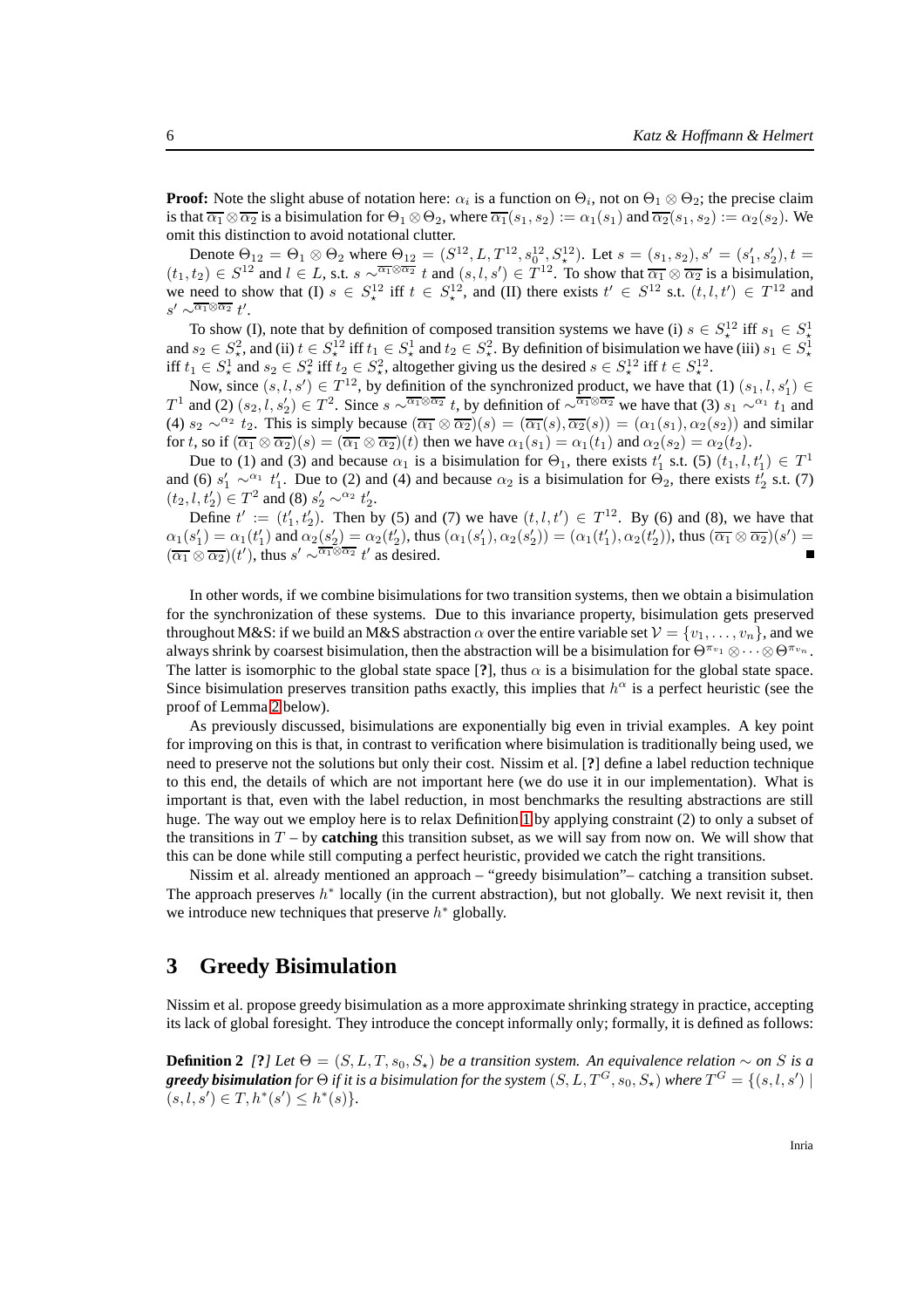In other words, greedy bisimulation differs from bisimulation in that it catches only the transitions not increasing remaining cost. Since a greedy bisimulation is a bisimulation on a modified transition system, it is obvious that a unique coarsest greedy bisimulation still exists and can be computed efficiently. More interestingly, greedy bisimulation still preserves (local) remaining cost:

#### <span id="page-8-0"></span>**Lemma 2** *Let*  $\Theta$  *be a transition system, and let*  $\alpha$  *be a greedy bisimulation for*  $\Theta$ *. Then*  $h^{\alpha}$  *is perfect.*

**Proof:** We first show that any full bisimulation yields perfect heuristics. Say that  $(A, l, A')$  starts a cheapest abstract solution for  $[s] = A$ . By definition of the abstract transition system, there exists a transition  $(t, l, t') \in T$  where  $[t] = A$  and  $[t'] = A'$ . By Definition [1](#page-6-1) (2), we have a transition  $(s, l, s')$ in  $\Theta$  so that  $s' \in [t'] = A'$ . Thus the abstract plan step has a real correspondence in the state s at hand. Iterating the argument yields, with Definition [1](#page-6-1) (1), a real solution path with the same cost.

Now we show that  $h^* = h^G$ , where  $h^G$  denotes remaining cost in  $\Theta^G = (S, L, T^G, s_0, S_*)$ . Since the transitions of  $T<sup>G</sup>$  are a subset of those of T, and otherwise the two transition systems are the same, any solution path (for any state) in  $T^G$  is a solution path in T. Thus  $h^* \leq h^G$ . On the other hand, any *optimal* solution path in T is a solution path in  $T^G$ : optimal solution paths never use transitions that increase  $h^*$ , so all transitions used are contained in  $T^G$ . Thus  $h^* \geq h^G$  as desired.

Let  $h'$  be the heuristic function defined by the optimal solution costs in the quotient system  $\Theta$ <sup>G</sup>/ $\alpha$ . Then  $h' = h^G$ , since  $\alpha$  is a bisimulation of  $\Theta^G$ , and thus we have  $h' = h^*$ . Note that  $h^{\alpha}$  can be obtained as optimal solution distances in a transition system obtained from  $\Theta$ <sup>G</sup>/ $\alpha$  by adding all abstract transitions that correspond to the transitions  $T \setminus T^G$ . Any transition  $(s, l, s') \in T \setminus T^G$  has  $h^*(s') > h^*(s)$ , and thus  $h'([s']) > h'([s])$ . Thus adding  $([s], l, [s'])$  does not change the optimal solution distances in  $\Theta^G/\alpha$ , and hence  $h^{\alpha} = h'$ , from which the claim follows.

The bad news, as indicated, is that remaining costs are not preserved at the *global* level. Say our shrinking strategy is to reduce, in any application of rule (ii),  $\Theta^{\beta}$  to a coarsest greedy bisimulation of itself. Then, in difference to full bisimulation as per Definition [1,](#page-6-1) the final abstraction is *not* guaranteed to be a greedy bisimulation for the global state space. That is because greedy bisimulation is not invariant over merging steps, i.e., there is no equivalent of Lemma [1:](#page-6-2) a greedy bisimulation for  $\Theta_1$  does not catch transitions t that increase (local) remaining cost in  $\Theta_1$ , however such t may *decrease* (global) remaining cost in  $\Theta_1 \otimes \Theta_2$ . A simple example is that where  $\Theta_1$  is a truck,  $\Theta_2$  is a package, and t drives the truck away from its own goal – which globally is a good idea in order to transport the package.

Not being invariant across M&S does not, by itself, imply that greedy bisimulation cannot result in useful heuristic functions in practice. Still, its unpredictable global effect is undesirable. And anyhow, greedy bisimulation actually catches more transitions than needed to preserve *local* remaining cost. We now introduce techniques addressing both.

### **4 Catching Relevant Labels**

Instead of catching individual transitions with a criterion local to the current abstraction, we now devise techniques that catch them based on a label subset that we fix, with a global criterion, at the very beginning. Throughout the M&S process, we catch a transition iff its label is inside this subset.<sup>[2](#page-8-1)</sup>

We next show that such label-catching bisimulations are invariant in M&S. We then define a subset of labels catching which guarantees a perfect heuristic. Subsequently, we show how this label subset can be further diminished, while still guaranteeing that A<sup>∗</sup> will terminate without any search.

<span id="page-8-1"></span><sup>&</sup>lt;sup>2</sup>There is an interaction between "catching" labels, and "reducing" them as proposed by Nissim et al. [?]. We do not reduce l and  $l'$  to the same label if l is caught but  $l'$  is not.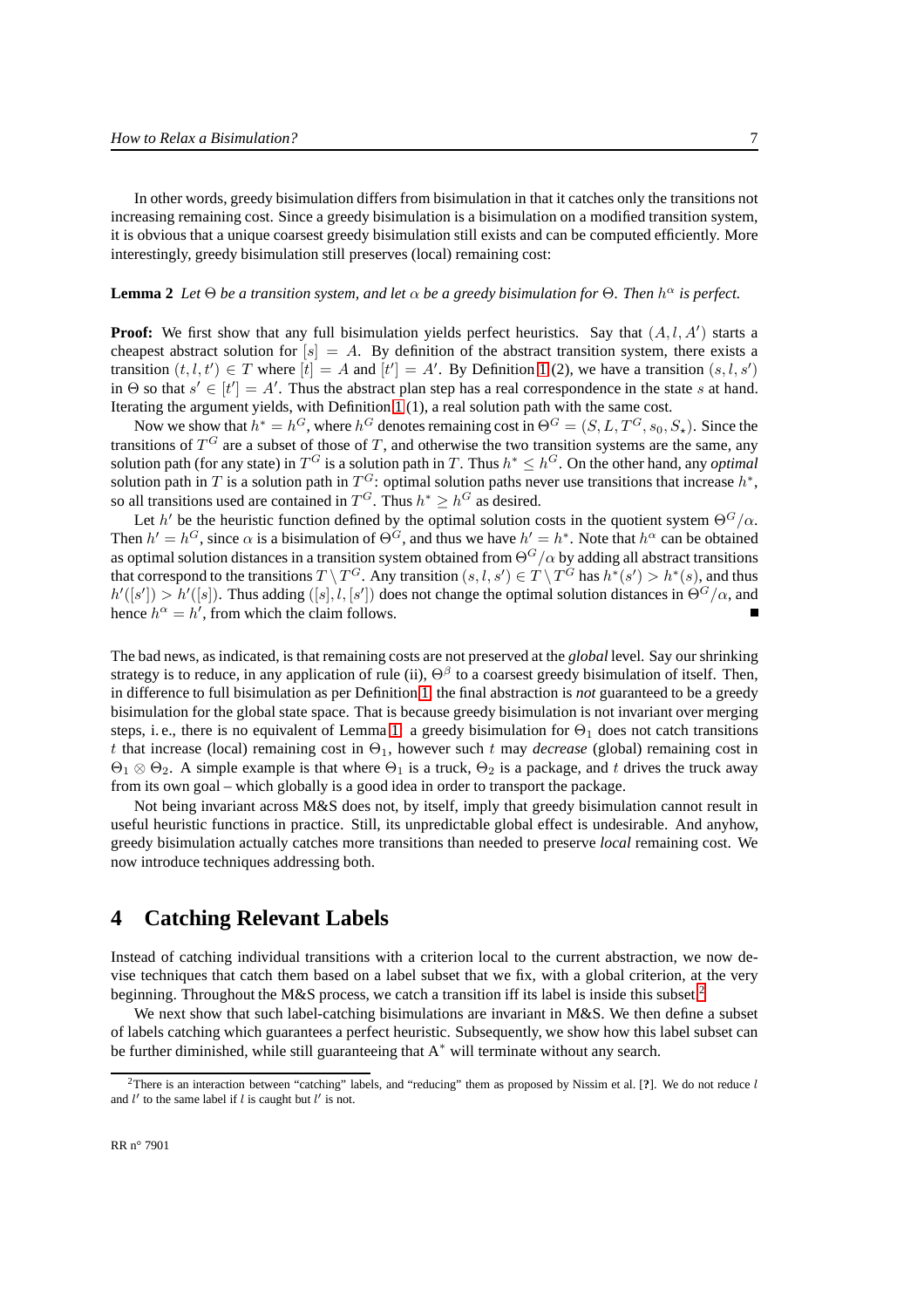#### **4.1 Catching Label Subsets**

Our definition is straightforward:

**Definition 3** *Let*  $\Theta = (S, L, T, s_0, S_*)$  *be a transition system, and let* K *be a set of labels. An equivalence relation* ∼ *on* S *is a* K-**catching bisimulation** for  $\Theta$  *if it is a bisimulation for the system*  $(S, K, T^K, s_0, S_*)$ *where*  $T^K = \{(s, l, s') | (s, l, s') \in T, l \in K\}.$ 

<span id="page-9-0"></span>As indicated, K-catching bisimulation is invariant over M&S rule (iii), i. e., we can generalize Lemma [1](#page-6-2) as follows:

**Lemma 3** *Let*  $\Theta_1$  *and*  $\Theta_2$  *be transition systems, let* K *be a set of labels, and let*  $\alpha_1$  *and*  $\alpha_2$  *be abstractions for*  $\Theta_1$  *and*  $\Theta_2$  *respectively. If*  $\alpha_1$  *is a* K-catching bisimulation for  $\Theta_1$ , and  $\alpha_2$  is a K-catching *bisimulation for*  $\Theta_2$ *, then*  $\alpha_1 \otimes \alpha_2$  *is a K*-catching bisimulation for  $\Theta_1 \otimes \Theta_2$ .

**Proof:** The proof is almost identical to the proof of Lemma [1.](#page-6-2) The only difference is that we demand  $l \in K \subseteq L$ . For the sake of completeness we present the full proof here.

Denote  $\Theta_{12} = \Theta_1 \otimes \Theta_2$  where  $\Theta_{12} = (S^{12}, L, T^{12}, s_0^{12}, S^{12}_\star)$ . Let  $s = (s_1, s_2), s' = (s'_1, s'_2), t =$  $(t_1, t_2) \in S^{12}$  and  $l \in K$ , s.t.  $s \sim \sqrt{\alpha_1 \otimes \alpha_2} t$  and  $(s, l, s') \in T^{12}$ . To show that  $\overline{\alpha_1} \otimes \overline{\alpha_2}$  is a K-catching bisimulation, we need to show that (I)  $s \in S^{12}_*$  iff  $t \in S^{12}_*$ , and (II) there exists  $t' \in S^{12}$  s.t.  $(t, l, t') \in T^{12}$ and  $s' \sim \sqrt{\alpha_1 \otimes \alpha_2} t'$ .

To show (I), note that by definition of composed transition systems we have (i)  $s \in S^1$  iff  $s_1 \in S^1$ To show (1), note that by definition of composed transition systems we have (1)  $s \in S_{\star}$ . In  $s_1 \in S_{\star}$  and  $s_2 \in S_{\star}^2$ , and (ii)  $t \in S_{\star}^1$  and  $t_2 \in S_{\star}^2$ . By definition of K-catching bisimulation we have (iii)  $s_1 \in S^1$  iff  $t_1 \in S^1$  and  $s_2 \in S^2$  iff  $t_2 \in S^2$ , altogether giving us the desired  $s \in S^{12}$  iff  $t \in S^{12}$ .

Now, since  $(s, l, s') \in T^{12}$ , by definition of the synchronized product, we have that  $(1)$   $(s_1, l, s'_1) \in$ T<sup>1</sup> and (2)  $(s_2, l, s'_2) \in T^2$ . Since  $s \sim \sqrt{\alpha_1 \otimes \alpha_2} t$ , by definition of  $\sim \sqrt{\alpha_1 \otimes \alpha_2}$  we have that (3)  $s_1 \sim^{\alpha_1} t_1$  and (4)  $s_2 \sim^{\alpha_2} t_2$ . This is simply because  $(\overline{\alpha_1} \otimes \overline{\alpha_2})(s) = (\overline{\alpha_1}(s), \overline{\alpha_2}(s)) = (\alpha_1(s_1), \alpha_2(s_2))$  and similar for t, so if  $(\overline{\alpha_1} \otimes \overline{\alpha_2})(s) = (\overline{\alpha_1} \otimes \overline{\alpha_2})(t)$  then we have  $\alpha_1(s_1) = \alpha_1(t_1)$  and  $\alpha_2(s_2) = \alpha_2(t_2)$ .

Due to (1) and (3) and because  $\alpha_1$  is a K-catching bisimulation for  $\Theta_1$ , there exists  $t'_1$  s.t. (5)  $(t_1, l, t'_1) \in T^1$  and (6)  $s'_1 \sim^{\alpha_1} t'_1$ . Due to (2) and (4) and because  $\alpha_2$  is a K-catching bisimulation for  $\Theta_2$ , there exists  $t'_2$  s.t. (7)  $(t_2, l, t'_2) \in T^2$  and (8)  $s'_2 \sim^{\alpha_2} t'_2$ .

Define  $t' := (t'_1, t'_2)$ . Then by (5) and (7) we have  $(t, l, t') \in T^{12}$ . By (6) and (8), we have that  $\alpha_1(s'_1) = \alpha_1(t'_1)$  and  $\alpha_2(s'_2) = \alpha_2(t'_2)$ , thus  $(\alpha_1(s'_1), \alpha_2(s'_2)) = (\alpha_1(t'_1), \alpha_2(t'_2))$ , thus  $(\overline{\alpha_1} \otimes \overline{\alpha_2})(s') =$  $(\overline{\alpha_1} \otimes \overline{\alpha_2})(t')$ , thus  $s' \sim \sqrt{\alpha_1 \otimes \alpha_2} t'$  as desired.

<span id="page-9-2"></span>Thus we get invariance over the entire M&S process:

**Lemma 4** *Let* Π *be a planning task with variables* V *and state space* Θ*, and let* K *be a set of labels. Let* α *be an M&S abstraction over* V *where, in any application of rule (ii),* γ *is a* K*-catching bisimulation* for  $\Theta^{\beta}$ *. Then*  $\alpha$  *is a K*-catching bisimulation for  $\Theta$ .

**Proof:** Starting with the atomic M&S abstractions as per rule (i), note that these are K-catching bisimulations. Lemma [3](#page-9-0) gives us invariance over the application of rule (iii). Finally, it is easy to see that a K-catching bisimulation of a K-catching bisimulation is, again, a K-catching bisimulation. So we have invariance over rule (ii) as well, from which the claim follows.

<span id="page-9-1"></span>Catching a smaller label set can only decrease abstraction size, and can only increase the error made by the heuristic:

**Lemma 5** *Let*  $\Theta$  *be a transition system, and let*  $K' \subseteq K$  *be sets of labels. Then the coarsest*  $K'$ -catching *bisimulation is coarser than the coarsest* K*-catching bisimulation.*

**Proof:** Denoting the coarsest K'-catching (K-catching) bisimulation with  $\sim^{K'}$  ( $\sim^{K}$ ), we need that  $s \sim^{K}$ t implies  $s \sim^{K^7} t$ . This holds because  $\{ [s'_i] \mid (s_i, l, s'_i) \in T, l \in K \} = \{ [t'_i] \mid (t_i, l, t'_i) \in T, l \in K \}$ implies  $\{ [s'_i] \mid (s_i, l, s'_i) \in T, l \in K' \} = \{ [t'_i] \mid (t_i, l, t'_i) \in T, l \in K' \}.$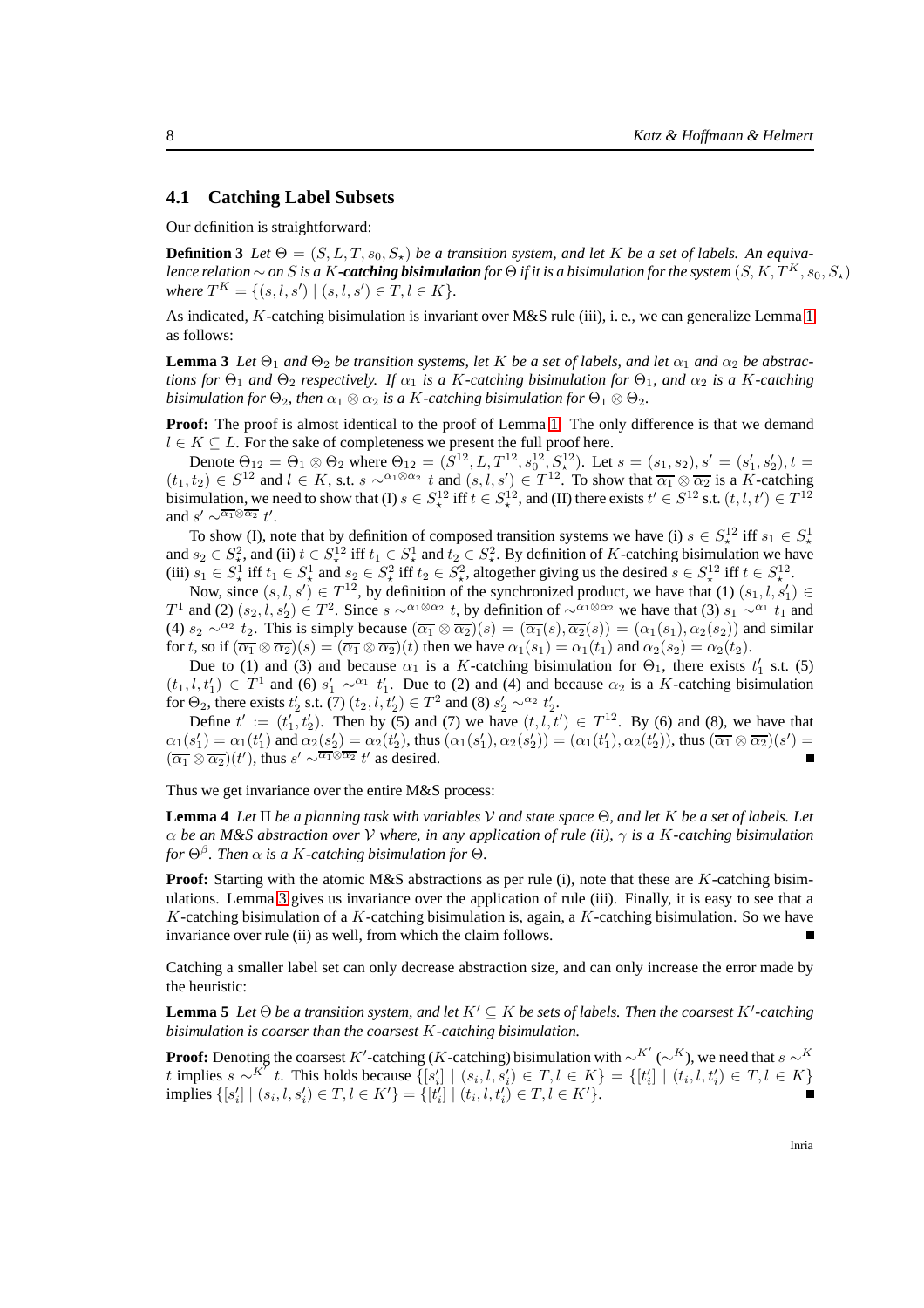#### **4.2 Globally Relevant Labels**

<span id="page-10-1"></span>We now employ an idea similar to that of Nissim et al.'s greedy bisimulation, except that we select the transitions based on a global view, and a little more carefully:[3](#page-11-0)

**Definition 4** *Let*  $\Pi$  *be a planning task with state space*  $\Theta = (S, L, T, s_0, S_*)$ *. A label*  $l \in L$  *is globally relevant* if there exists  $(s, l, s') \in T$  such that  $h^*(s') + c(l) = h^*(s)$ .

The transitions caught by this definition differ from those of Definition [2](#page-7-0) in that (A) we identify them via their labels, rather than individually; (B) they refer to the global state space, not to the local abstraction; and (C) we do not catch transitions whose own cost exceeds the reduction in  $h^*$ . (A) is important to obtain invariance in M&S, as just discussed. (B) is needed because the global state space is what we wish to approximate. (C) suffices to obtain a perfect heuristic:

<span id="page-10-0"></span>**Lemma 6** *Let* Π *be a planning task with state space* Θ*, let* G *be the globally relevant labels, and let*  $K \supseteq G$ *. Let*  $\alpha$  *be* a *K*-catching bisimulation for  $\Theta$ *. Then*  $h^{\alpha}$  *is perfect.* 

**Proof:** Due to Lemma [5,](#page-9-1) it suffices to consider the case  $K = G$ . The proof of Lemma [2](#page-8-0) remains valid except in two details. When proving that  $h^* = h^G$ , we now rely on  $h^*(s') + c(l) > h^*(s)$  to show that transitions not in  $T^G$  do not take part in optimal solution paths. When proving that  $h' = h^{\alpha}$ , we now rely on the same fact, namely that the transitions  $(s, l, s') \in T \setminus T^G$  have  $h^*(s') + c(l) > h^*(s)$  and thus  $h'(s') + c(1) > h'(s)$ . Clearly, as before this implies that adding  $([s], l, [s'])$  does not change the optimal solution distances in  $\Theta$ <sup>G</sup>/ $\alpha$ .

<span id="page-10-2"></span>Combining Lemmas [4](#page-9-2) and [6,](#page-10-0) we get the desired result:

**Theorem 1** *Let* Π *be a planning task with variables* V *and state space* Θ*, let* G *be the globally relevant labels, and let*  $K \supset G$ *. Let*  $\alpha$  *be an M&S abstraction over*  $V$  *where, in any application of rule (ii),*  $\gamma$  *is a* K-catching bisimulation for  $\Theta^{\beta}$ . Then  $h^{\alpha}$  is perfect.

Note that Definition [4](#page-10-1) catches the globally relevant labels  $G$  based on the entire state space  $S$ . As defined here, that state set contains *all* states in the planning task, also those that are not actually reachable from the initial state. This is important: Theorem [1](#page-10-2) does not hold if we collect  $G$  based on reachable states only.

<span id="page-10-3"></span>**Example 1** Let x, y, and z be three binary domain variables with initial values  $x = 0, y = 0, z = 0$ , *goal values*  $x = 1$ ,  $y = 1$ , and  $A = \{a, b, c, d\}$  *be the set of uniform cost actions as follows:* 

- $a: x = 0 \rightarrow x = 1, y = 0,$
- $b: x = 1, y = 0 \rightarrow y = 1$ ,
- $c: x = 0, y = 1 \rightarrow x = 1, and$
- $d: x = 0, y = 0, z = 1 \rightarrow y = 1, z = 0.$

*The state space of the planning task is described in Figure [1](#page-11-1) (a). Note that restricting ourselves to reachable states will result in the set of globally relevant labels being* {a, b}*. Figure [1](#page-11-1) (b) shows the result of merging the atomic abstractions of variables* x *and* y*. Note that the states* 00 *and* 01 *are* {a, b}*-catching bisimilar, and thus the abstraction obtained as a result of shrinking by the*  $\{a, b\}$ *-catching bisimilation is depicted in Figure [1](#page-11-1) (c). Merging with the third variable* z *will result in abstraction described in Figure [1](#page-11-1) (d). Note that the heuristic value for the initial state* 000 *obtained from that abstraction is* 1*, which is smaller that the true cost of solving the task.*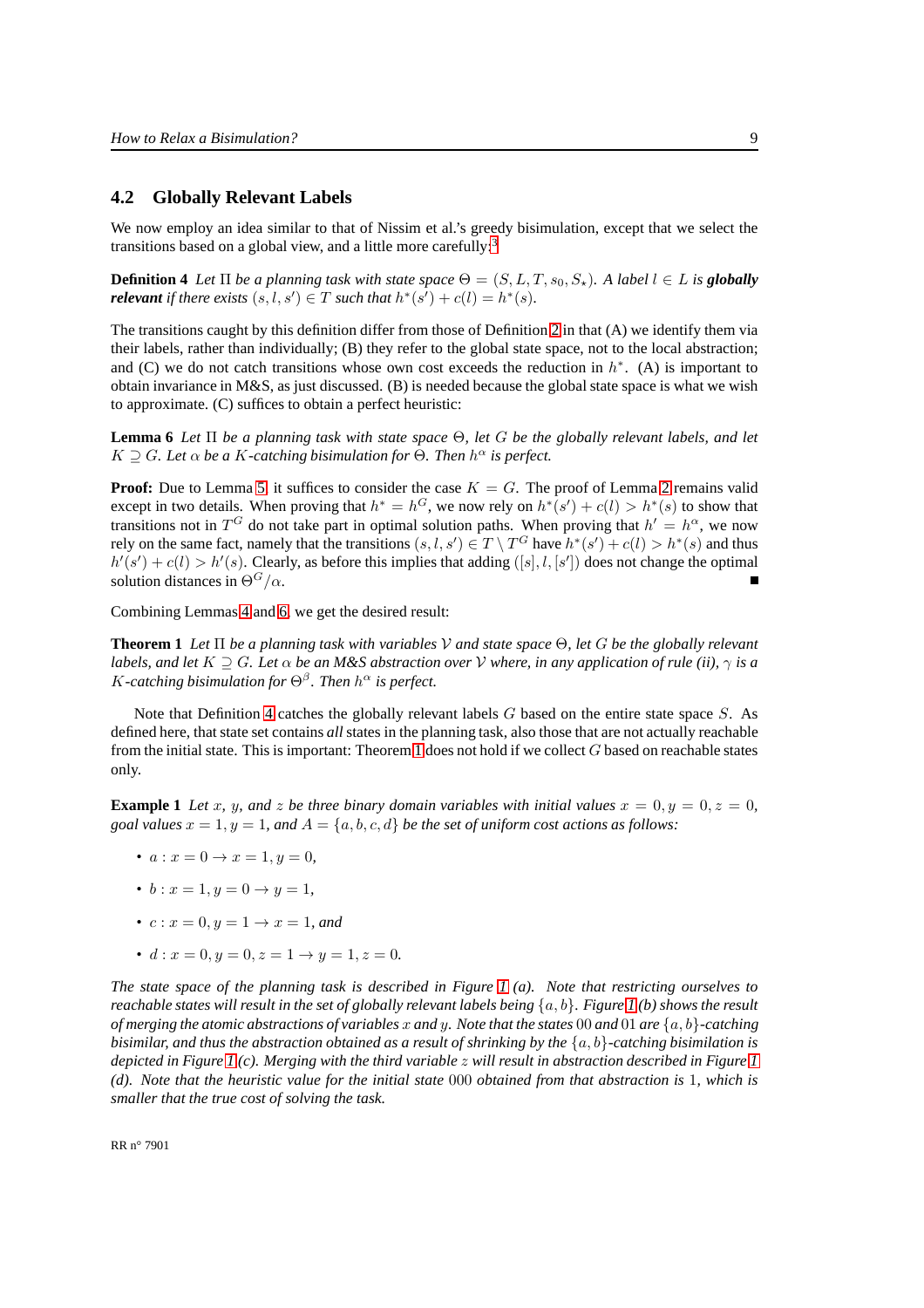

<span id="page-11-1"></span>Figure 1: The (a) full state space and the abstractions obtained after (b) merging x and y, (c) shrinking the outcome using  $\{a, b\}$ -catching bisimulation, and (d) merging the outcome with variable z, of the planning task in Example [1.](#page-10-3)

As this example shows, if we do not catch labels relevant for unreachable states, then such a state s may end up in the same equivalence class with a reachable state t although  $h^*(s) < h^*(t)$ . We then get  $h^{\alpha}(t) \leq h^{*}(s) < h^{*}(t)$ . Note here that the abstraction considers solution paths (in particular the one constituting  $h^*(t)$ ) within unreachable parts of the state space. In other words, the transition system considered when collecting the globally relevant labels (the reachable state space) is different from the transition system considered when building the abstraction (the full state space). That difference can arise in M&S because, during the construction of the abstraction, reachability is over-approximated. The same difference can be illustrated in a simple fashion by a hypothetical algorithm that works directly on the reachable vs. non-reachable state space: if we collect the globally relevant labels K in the reachable state space as in Figure [1](#page-11-1) (a), and then build a K-catching bisimulation of the non-reachable state space, we obtain an abstract transition system isomorphic to the one shown in Figure [1](#page-11-1) (c), and thus in particular we obtain the same error for  $h^{\alpha}(s_0)$  as in Example [1.](#page-10-3)<sup>[4](#page-11-2)</sup>

If there are no 0-cost operators, then with perfect  $h^{\alpha}$  A<sup>\*</sup> does not need to search. Precisely, A<sup>\*</sup> finds an optimal plan after expanding a number of nodes linear in the plan's length, provided we break ties in  $A^*$ based on smaller  $h^{\alpha}$ . That is, if  $g(s)+h^{\alpha}(s)=g(s')+h^{\alpha}(s')$  and  $h^{\alpha}(s) < h^{\alpha}(s')$ , then we expand s prior to s'. Given this, we know that (I) any state s' not on an optimal plan has  $g(s') + h^{\alpha}(s') > g(s_0) + h^{\alpha}(s_0)$ ; and (II) along the states on any optimal plan,  $h^{\alpha}$  decreases strictly monotonically. Due to (I), we do not expand any sub-optimal states. Due to (II), within the set of optimal states (which may be large), the tie-breaking leads directly to the goal in depth-first manner.

In the presence of 0-cost operators, (II) is no longer true, and in general there is no way to guarantee avoiding search (e.g., if  $all$  costs are 0 and  $h^*$  is devoid of information).

<span id="page-11-0"></span><sup>&</sup>lt;sup>3</sup>In this definition, S and T (as defined in the background) include states not reachable from  $s_0$ . This is because, during M&S, reachability is over-approximated. If we do not catch the respective labels, then the abstraction is done on a transition system larger than that based on which we collected the labels, which may result in an imperfect heuristic even on reachable states. We illustrate this phenomenon below in Example [1.](#page-10-3)

<span id="page-11-2"></span> $^{4}$ If we do both, collecting the globally relevant labels K and building a K-catching bisimulation, in the same transition system, say the reachable part of the state space, then the proof of Lemma [6](#page-10-0) applies, and  $h^{\alpha}$  is perfect within that transition system.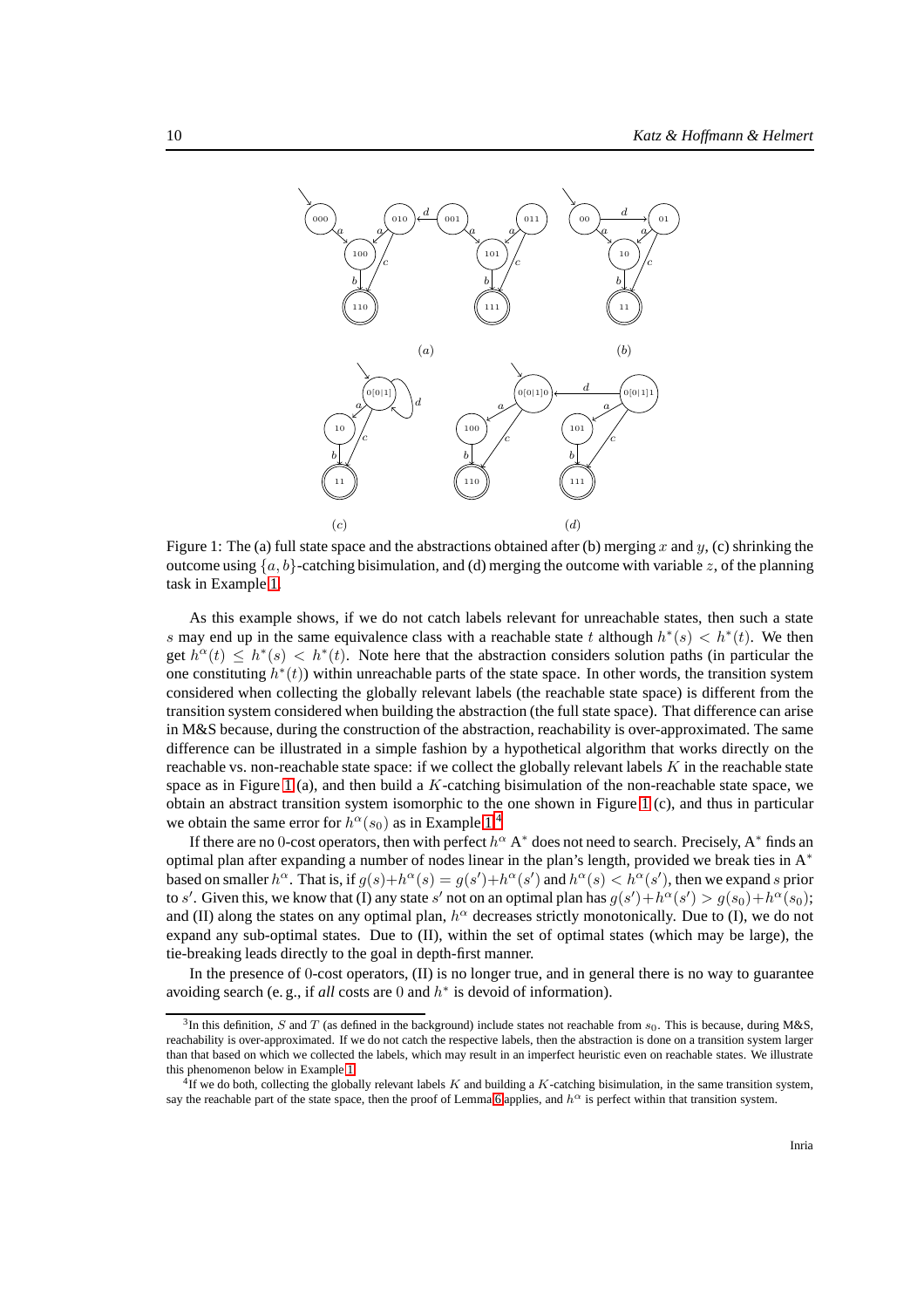#### **4.3 Bounded-Radius Relevant Labels**

To avoid search in  $A^*$ , it is not necessary for the heuristic to be perfect everywhere. It suffices to guarantee the conditions (I) and (II) above. We show that, to accomplish this, we can consider a radius  $R$  around the goal:

<span id="page-12-0"></span>**Definition 5** Let  $\Pi$  be a planning task with state space  $\Theta = (S, L, T, s_0, S_*)$ , and let  $R \in \mathbb{R}_0^+$ . A label  $l ∈ L$  is R-relevant if there exists  $(s, l, s') ∈ T$  such that  $h^*(s') + c(l) = h^*(s) ≤ R$ .

<span id="page-12-2"></span>This "radius" in terms of a label subset translates into a radius guaranteeing heuristic quality:

**Lemma 7** Let  $\Pi$  be a planning task with state space  $\Theta$ , let  $R \in \mathbb{R}^+_0$ , let G be the R-relevant labels, and *let*  $K \supseteq G$ *. Let*  $\alpha$  *be* a K-catching bisimulation for  $\Theta$ *. Then, for every*  $s \in S$  *with*  $h^*(s) \leq R$ *, we have*  $h^{\alpha}(s) = h^*(s)$ ; and for  $s \in S$  with  $h^*(s) > R$ , we have  $h^{\alpha}(s) > R$ .

**Proof:** By a minor extension of the proof to Lemma [6.](#page-10-0) The claimed property is obvious for  $h^G$ , so we also have it for h', since for  $h^*(s) \leq R$ , we preserve all optimal-path transitions, and for  $h^*(s) > R$ , removing transitions can only increase the remaining cost. We show now that the claimed property is invariant over adding any transition  $(s, l, s')$  from  $T \setminus T^G$  to  $\Theta^G/\alpha$ . If  $h^*(s) > R$ ,  $h'([s])$  could be decreased to  $h'([s']) + c(l)$ ; if  $h^*(s') \leq R$  then by invariance assumption  $h'([s']) = h^*(s')$  and thus  $h'([s']) + c(l) \geq h^*(s) > R$ ; if  $h^*(s') > R$  then by invariance assumption  $h'([s']) > R$  so  $h'([s']) + c(l) > R$  as well. If  $h^*(s) \leq R$ , then  $h^*(s') + c(l) > h^*(s)$ . If  $h^*(s') > R$ , then  $h'([s']) > R$ , and  $h'([s])$  will not be decreased; otherwise  $h'([s']) = h^*(s')$  and thus  $h'([s])$  could be decreased only to  $h'([s']) + c(l) = h^*(s') + c(l) > h^*(s).$ 

Combining this with Lemma [4](#page-9-2) we get that, if we fix a label subset K catching all R-relevant labels, and if we implement the shrinking step as coarsest K-catching bisimulation, then the resulting heuristic  $h^{\alpha}$ will have the claimed quality *on the global state space*. Thus, in the absence of 0-cost operators and when setting R to optimal plan cost, conditions (I) and (II) still hold, and  $A^*$  is efficient:

<span id="page-12-1"></span>**Theorem 2** *Let* Π *be a planning task all of whose operators have non-*0 *cost. Let* V *be the variables of* Π*, let* Θ *be the state space of* Π*, let* G *be the* h ∗ (s0)*-relevant labels, and let* K ⊇ G*. Let* α *be an M&S abstraction over* V *where, in any application of rule (ii),* γ *is a* K*-catching bisimulation for* Θ<sup>β</sup> *. Then A*<sup>∗</sup> *with* h <sup>α</sup>*, breaking ties in favor of smaller heuristic values, expands a number of states linear in the length of the plan returned.*

One may speculate whether it is possible to generalize the circles defined here (by the radius  $R$ ) to ellipses. Definition [5](#page-12-0) would then define l to be R-relevant if there exists  $(s, l, s') \in T$  such that  $f^*(s') + c(l) = g(s') + h^*(s') + c(l) = g(s) + h^*(s) = f^*(s) \leq R$ . For Theorem [2](#page-12-1) to still hold, we would need the adapted version of Lemma [7](#page-12-2) stating that (A) for every  $s \in S$  with  $f^*(s) \leq f^*(s_0)$  we have  $g(s) + h^{\alpha}(s) = f^*(s)$ , and (B) for  $s \in S$  with  $f^*(s) > f^*(s_0)$ , we have  $g(s) + h^{\alpha}(s) > f^*(s_0)$ . For (A), the argument stated in the proof of Lemma [7](#page-12-2) remains valid:  $f^*$  is constant on optimal solution paths, and any optimal solution for s is part of an optimal solution for  $s<sub>0</sub>$ . The latter does, however, not apply in case (B), where s is not part of an optimal solution for  $s_0$ . Indeed, it is easy to construct cases where the only (costly) path  $P$  from  $s$  to the goal does not contain any states on an optimal solution for  $s_0$ , and where thus no operator on P is  $f^*(s_0)$ -relevant according to the modified definition. Then all states along P are aggregated, and we get  $g(s) + h^{\alpha}(s) < f^*(s_0)$ .

# **5 Results Using Exact Label Sets**

The label subsets introduced in the previous section cannot be computed efficiently, so they must be approximated in practice. We will do so in the next section. Here, we assess the power of our techniques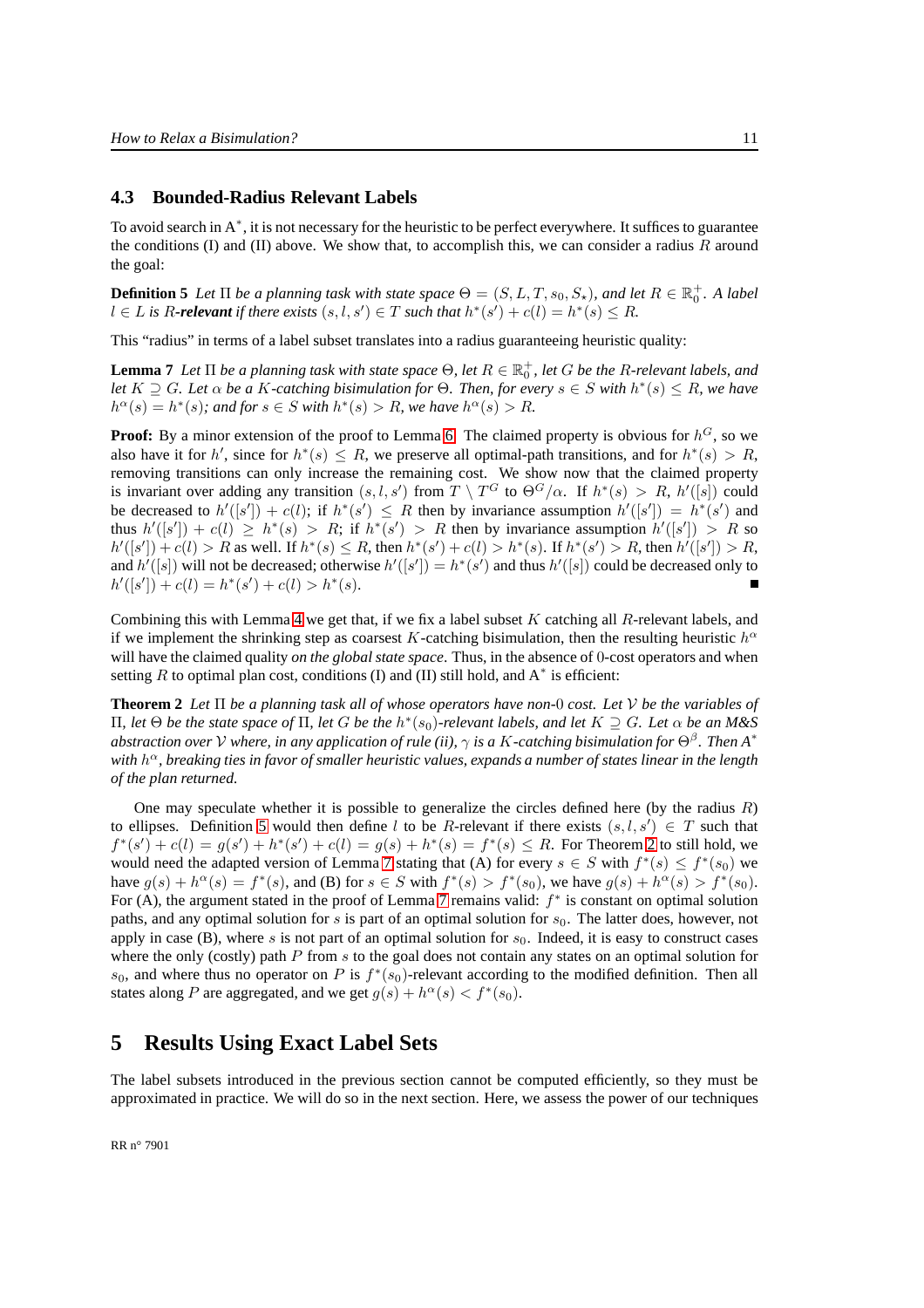from a principled perspective, ignoring this source of complication. We consider what would happen if we did use the exact label sets as defined.

#### **5.1 Theoretical Results with Exact Labels**

Catching globally relevant labels matches full bisimulation in that it yields a perfect heuristic (cf. Theorem [1\)](#page-10-2); greedy bisimulation does not give that guarantee. Compared to both full bisimulation and greedy bisimulation, catching globally relevant labels is potentially better because it makes less distinctions. This can yield an exponential advantage:

<span id="page-13-0"></span>**Proposition 1** *There exist families of planning tasks*  $\{\Pi_n\}$ *, with variable subsets*  $\{V_n\}$  *and globally relevant labels*  $\{G_n\}$ , so that M&S abstractions over  $V_n$  are exponentially smaller with the shrinking *strategy using* Gn*-catching bisimulation, than with the shrinking strategies using either of bisimulation or greedy bisimulation.*

**Proof:** Consider the family of uniform-cost planning tasks with variables  $V_n = \{g, v_1, \ldots, v_n, v\}$ , where  $g, v_1, \ldots, v_n$  are Boolean, and v has domain  $\{1, \ldots, n\}$ . The initial state sets all variables to 0, the goal is  $q = 1$ , and the operators are:

- $o_q: g=0 \rightarrow g=1$
- $o_i : v_i = 0, v = i \rightarrow v_i = 1$
- $o_{vij}: v = i \rightarrow v = j$
- $o_G : g = 0, v_1 = 1, \ldots, v_n = 1 \rightarrow g = 1$

We can always achieve the goal in one step using  $o_q$ , but we can also go through the entire set  $v_1, \ldots, v_n$ to finally achieve the goal via  $o<sub>G</sub>$ . Say our variable order is any one ordering variable v last.

We show first that any full bisimulation or greedy bisimulation must have exponential size at some point during the abstraction process. Consider the set of states  $S$  in the product of all variables except  $v$ . Consider any two non-goal states  $s, t \in S$  whose subset of  $v_i$  with value 0 is different. Then the sets of outgoing labels  $o_i$  are different, even under label reduction because v is not projected away. Thus s and t are not bisimilar, and  $2^n$  is a lower bound on the number of abstract states in a full bisimulation. For greedy bisimulation, we also need to show that the labels  $o_i$  do not increase *abstract* solution distance; that is trivial because solution distance, and thus abstract solution distance, is globally bounded by 1 and the solution distance of  $s, t$  is greater than 0 by construction.

We now show that bisimulation catching the globally relevant labels has constant size throughout the abstraction process. Clearly, the globally relevant labels are  $\{o_q, o_G\}$ . Say that, at any point during the abstraction process, we aggregate states  $s$  and  $t$  iff they agree on the value of  $g$  (if already merged) and so that either both s and t make one already-merged  $v_i$  false, or both s and t make all already-merged  $v_i$ true. Then, clearly,  $o_q$ ,  $o_q$  is applicable to s iff it is applicable to t; and the respective outcome states are aggregated. Thus this abstraction is a bisimulation catching the globally relevant labels. Obviously, the size of this abstraction is  $\leq 4$ .

<span id="page-13-1"></span>Likewise, imposing a radius on the caught labels can have an exponential advantage (while still guaranteeing A<sup>∗</sup> to be efficient, cf. Theorem [2\)](#page-12-1):

**Proposition 2** *There exist families of planning tasks*  $\{\Pi_n\}$ *, with variable subsets*  $\{V_n\}$ *, globally relevant* labels  $\{G_n\}$ , and  $h^*(s_0)$ -relevant labels  $\{R_n\}$ , so that M&S abstractions over  $V_n$  are exponentially *smaller with the shrinking strategy using* Rn*-catching bisimulation, than with the shrinking strategies using either of* Gn*-catching bisimulation, bisimulation, or greedy bisimulation.*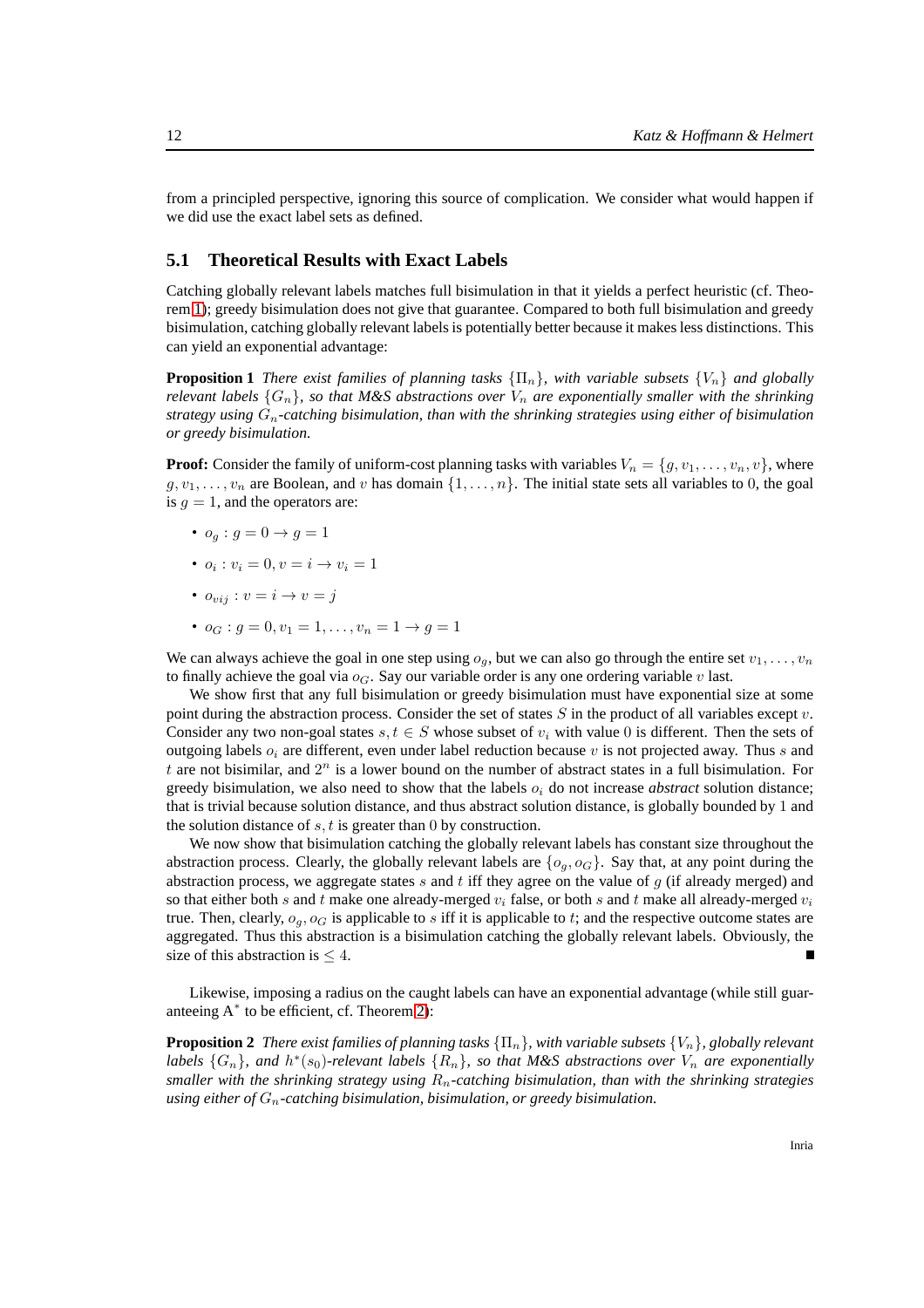**Proof:** Consider the family of uniform-cost planning tasks with variables  $V_n = \{g, v_1, \ldots, v_n, v\}$ , where  $v_1, \ldots, v_n$  are Boolean, g has domain  $\{-1, 0, 1\}$ , and v has domain  $\{1, \ldots, n\}$ . The initial state sets all variables to 0, the goal is  $q = 1$ , and the operators are:

- $o_{\neg a}: q = 0 \to q = -1$
- $o_q: q=0 \rightarrow q=1$
- $o_i : v_i = 0, v = i \rightarrow v_i = 1$
- $o_{vii}$ :  $v = i \rightarrow v = j$
- $o_G : q = -1, v_1 = 1, \ldots, v_n = 1 \rightarrow q = 0$

Here, the set  $v_1, \ldots, v_n$  is no longer a sub-optimal alternative to achieving the goal; instead, it serves to recover the initial value of g, should we have made the mistake of applying  $o_{\neg q}$ . Thus, now, *all* labels except  $o_{\neg a}$  are globally relevant. Say our variable order is  $g, v_1, \ldots, v_n, v$ .

We show first that any bisimulation catching all globally relevant labels, as well as any greedy bisimulation, must have exponential size at some point during the abstraction process. Consider the set of states S in the product of all variables except v. Consider any two states  $s, t \in S$  whose subset of  $v_i$  with value 0 is different. Then the sets of outgoing labels  $o_i$  are different, even under label reduction because v is not projected away. Thus s and t are not bisimilar, and  $2<sup>n</sup>$  is a lower bound on the number of abstract states. Since the labels  $o_i$  are globally relevant, this holds for any bisimulation catching all globally relevant labels (independently of the order in which we merged  $g, v_1, \ldots, v_n$ ).

For greedy bisimulation, the same argument applies for states  $s, t \in S$  where  $g = 0$ . Each of these has goal distance 1, so any transition that leaves q untouched is caught by greedy bisimulation. The latter applies to the outgoing labels  $o_i$ , catching which leads to a  $2^n$  lower bound as above.

We now show that bisimulation catching the  $h^*(s_0)$ -relevant labels has constant size throughout the abstraction process. Clearly, the only  $h^*(s_0)$ -relevant label is  $o_g$ . Say that, at any point during the abstraction process, we aggregate states  $s$  and  $t$  iff they agree on the value of  $g$  (if already merged). Then, clearly,  $o<sub>q</sub>$  is applicable to s iff it is applicable to t; and the respective outcome states are aggregated. Thus this abstraction is a bisimulation catching the  $h^*(s_0)$ -relevant labels. Obviously, the size of this abstraction is  $\leq 3$ .

Propositions [1](#page-13-0) and [2](#page-13-1) hold regardless whether or not Nissim et al.'s label reduction technique is used. Note that the situations underlying the proofs are quite natural. In particular, as we will see in the next sub-section, most IPC benchmarks contain at least some operators as described. This notwithstanding, to our knowledge none of the benchmarks actually contains a family as claimed in Propositions [1](#page-13-0) and [2.](#page-13-1) Intuitively, the described situations do occur, but to a lesser extent. An exception is Dining-Philosophers in a direct finite-domain planning encoding, for which Nissim et al. showed that greedy bisimulation yields perfect heuristics with polynomial effort. The same is true when catching globally or  $h^*(s_0)$ relevant labels.

#### **5.2 Empirical Results with Exact Labels**

We ran M&S with no shrinking and no reachability pruning (no removal of non-reachable abstract states during M&S) to compute the full state space, and thus the exact label sets; Table [1](#page-15-0) shows results on the 172 IPC benchmark instances where this process did not run out of memory. We show, summed-up per instance, the label set size and the size of the largest abstractions generated during M&S, when catching all labels ("All") vs. the globally relevant labels ("Global") vs. the  $h^*(s_0)$ -relevant labels (" $h^*(s_0)$ ").

A quick look at the left-hand side of the table confirms that there tend to be quite some labels that can be ignored without sacrificing heuristic quality. The single domain with no irrelevant labels at all is TPP.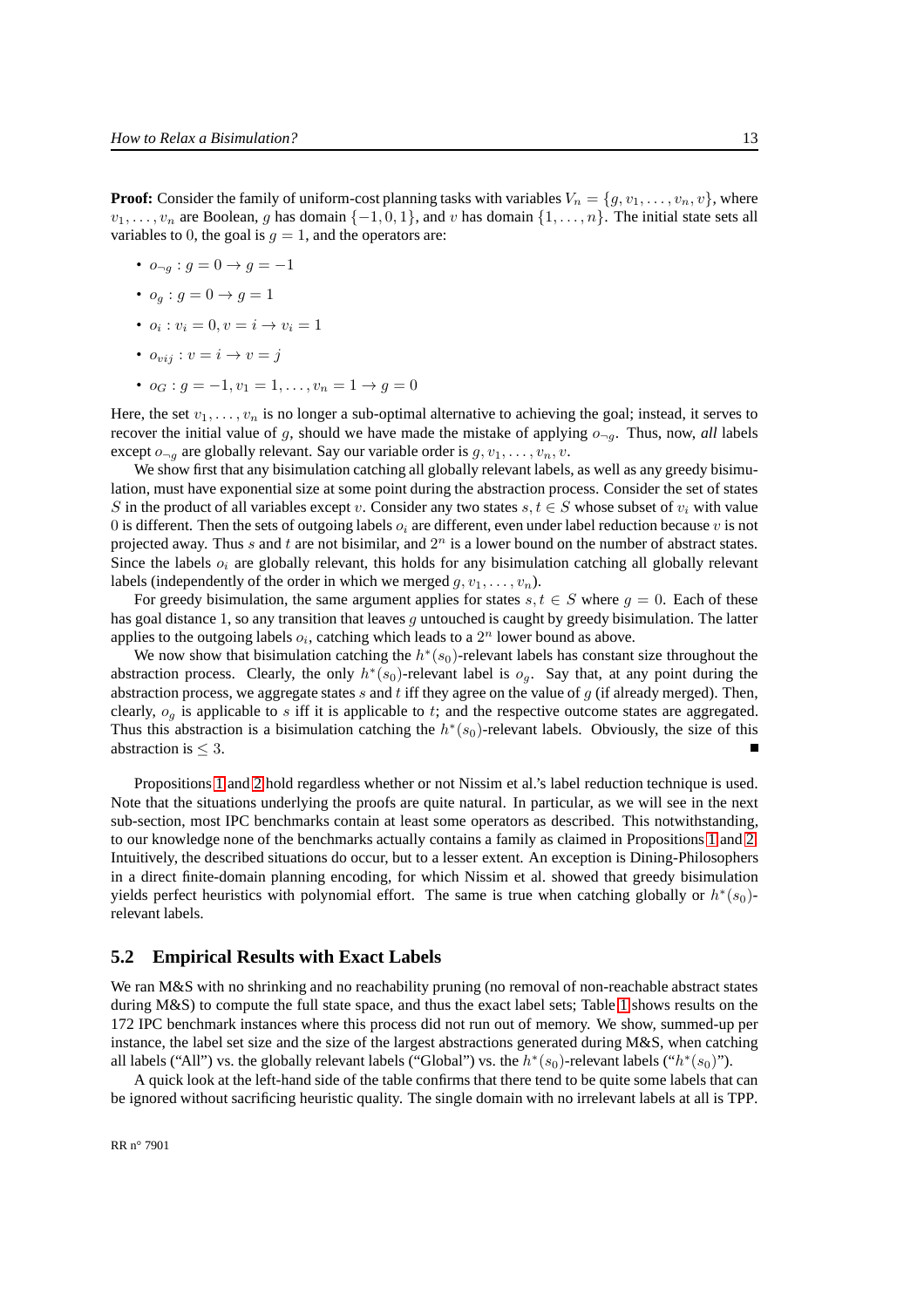|             |       | $\Sigma$ number of labels |                 |          | $\Sigma$ maximal abstraction size |            |
|-------------|-------|---------------------------|-----------------|----------|-----------------------------------|------------|
| domain      | All   | Global                    | $h^*(s_0)$      | All      | Global                            | $h^*(s_0)$ |
| blocks      | 462   | 459                       | 453             | 5338545  | 5338437                           | 5337835    |
| depots      | 72    | 48                        | 48              | 26928    | 12402                             | 12402      |
| driverlog   | 448   | 383                       | 383             | 1046925  | 1046925                           | 1046925    |
| gripper     | 232   | 176                       | 176             | 712      | 712                               | 712        |
| logistics00 | 672   | 366                       | 364             | 1314376  | 1314376                           | 1314376    |
| logistics98 | 278   | 173                       | 173             | 4157536  | 4157536                           | 4157536    |
| miconic     | 5700  | 4070                      | 4069            | 1314030  | 1314660                           | 1314660    |
| mystery     | 154   | 126                       | 94              | 41408    | 39600                             | 33768      |
| nomystery11 | 5198  | 4501                      | 4501            | 9688     | 8464                              | 8464       |
| openstack08 | 400   | 383                       | 383             | 21396    | 21396                             | 21396      |
| openstack11 | 575   | 515                       | 515             | 9048     | 9048                              | 9048       |
| parcprint08 | 158   | 115                       | 103             | 359      | 374                               | 392        |
| parcprint11 | 59    | 39                        | 39              | 241      | 257                               | 257        |
| pathways    | 61    | $\overline{30}$           | $\overline{30}$ | 97       | 97                                | 97         |
| pegsol08    | 166   | 166                       | 128             | 180720   | 180720                            | 94305      |
| psr         | 1993  | 1753                      | 1745            | 106780   | 103596                            | 103596     |
| rovers      | 161   | 100                       | 100             | 8886     | 1920                              | 1920       |
| satellite   | 456   | 326                       | 326             | 11302    | 8488                              | 8488       |
| scanaly08   | 2724  | 1224                      | 1224            | 40320    | 40320                             | 40320      |
| scanaly11   | 1168  | 668                       | 668             | 20192    | 20192                             | 20192      |
| tpp         | 38    | 38                        | 38              | 276      | 276                               | 276        |
| transport08 | 1400  | 1232                      | 1192            | 279850   | 279733                            | 280883     |
| transport11 | 424   | 400                       | 400             | 160000   | 160000                            | 160000     |
| trucks      | 597   | 203                       | 203             | 8175     | 8423                              | 8423       |
| zeno        | 2246  | 1581                      | 1512            | 4689384  | 4689384                           | 4689056    |
| $\Sigma$    | 26112 | 19345                     | 19137           | 18787174 | 18757336                          | 18665327   |

<span id="page-15-0"></span>Table 1: Summed-up sizes of exact label sets (all vs. globally relevant vs.  $h^*(s_0)$ -relevant), and of maximum abstraction sizes during M&S for bisimulation catching these.

Often, only about two thirds of the labels are  $h^*(s_0)$ -relevant; in Trucks, only one third are. At the same time, a look at the right-hand side of the table shows that the reduced label sets are not very effective in reducing abstraction size. In only 10 out of 24 domains with reduced labels, the maximal abstraction size is reduced as well. The reduction is typically small, except in a few domains like PegSol (factor 1.92) and Rovers (factor 4.63). In two cases (ParcPrinter and Trucks), the size actually grows.

This discrepancy with Lemma [5](#page-9-1) is due to removal of non-reachable abstract states, done in our code, but not in the lemma. In rare cases, the coarser abstraction (catching less labels) has more reachable abstract states:

<span id="page-15-1"></span>**Example 2** *Let* x *and* y *be two variables with domain transition graphs as shown in Figure [2\(](#page-16-0)a,b). Given that the only goal leading action is the one changing* y *from* 0 *to* 1*, the bisimulation catching globally relevant labels will not distinguish between the two values of* x*, while the regular bisimulation will. Thus, the abstract state spaces obtained after merging the shrinked abstraction for* x *and the abstraction for* y *are as shown in Figure [2\(](#page-16-0)c,d), having* 3 *and* 2 *reachable states, respectively.*

*We can scale this example by including* n *indepenedent pairs of variables* x *and* y *as shown. The size difference then multiplies, yielding* 3 <sup>n</sup> *reachable states for bisimulation catching globally relevant labels, and* 2 <sup>n</sup> *reachable states for regular bisimulation. Thus the size difference can be exponential.*

The present data should be treated with caution as the instances considered are very small; the abstraction size reductions might be more significant in larger instances. This notwithstanding, in practice it may be advisable to approximate the label subsets aggressively, catching less labels in the hope to reduce abstraction size more, while not losing too much information. We consider such methods next.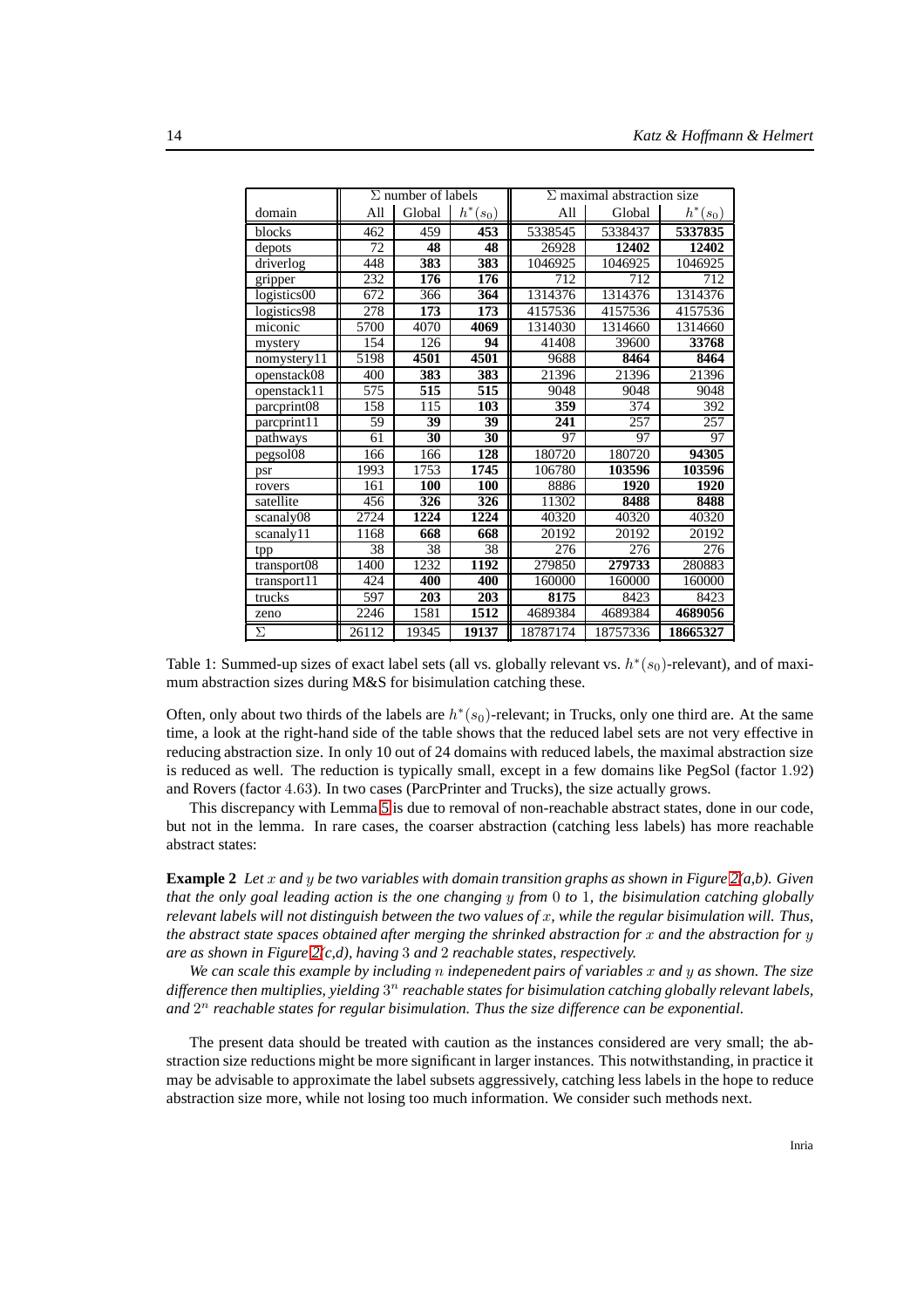

<span id="page-16-0"></span>Figure [2](#page-15-1): Example 2 domain transition graphs for variables (a)  $x$  and (b)  $y$ ; state spaces of the merged abstractions, with reachable and relevant states marked for (c) G-catching and (d) regular bisimulations.

# **6 Results Using Approximate Label Sets**

We describe our label-subset approximation techniques, then run experiments on the standard IPC benchmarks.

#### **6.1 Approximation Techniques**

The word "relevant" in the names of the label sets identified in Definitions [4](#page-10-1) and [5](#page-12-0) was chosen because the intuition behind these – subsets of operators used in optimal plans – is very close to previous notions of relevance (e. g., [**?**, **?**, **?**]). This creates a potential for synergy. We implemented one method inspired by this, and one method that integrates particularly well with M&S:

- Backward  $h^1$ . This is a variant of backward-chaining relevance detection, using a straightforward backwards version of the equations defining h 1 [**?**]. We collect all operators that appear within the radius R given by the product of (forward)  $h^1(s_0)$  and a parameter  $\beta \in [0,1]$ . Note that, for  $h^m$ with large m, the selected labels would be exactly the  $h^*(s_0)$ -relevant ones. Setting  $\beta$  allows to select less labels, controlling the trade-off between abstraction size and accuracy. For  $\beta = 0$ , we use the smallest  $\beta$  yielding a non-empty label set.
- **Intermediate Abstraction (IntAbs).** We run full bisimulation until abstraction size has reached a parameter M. The labels are then collected by applying either of Definition [4](#page-10-1) or [5](#page-12-0) to the present abstraction, and M&S continues with bisimulation catching that label subset. With very large  $M$ (and when not removing non-reachable abstract states), the label set would be exact. Small M results in smaller labels sets because non-0 cost operators on variables not yet merged will not be considered relevant.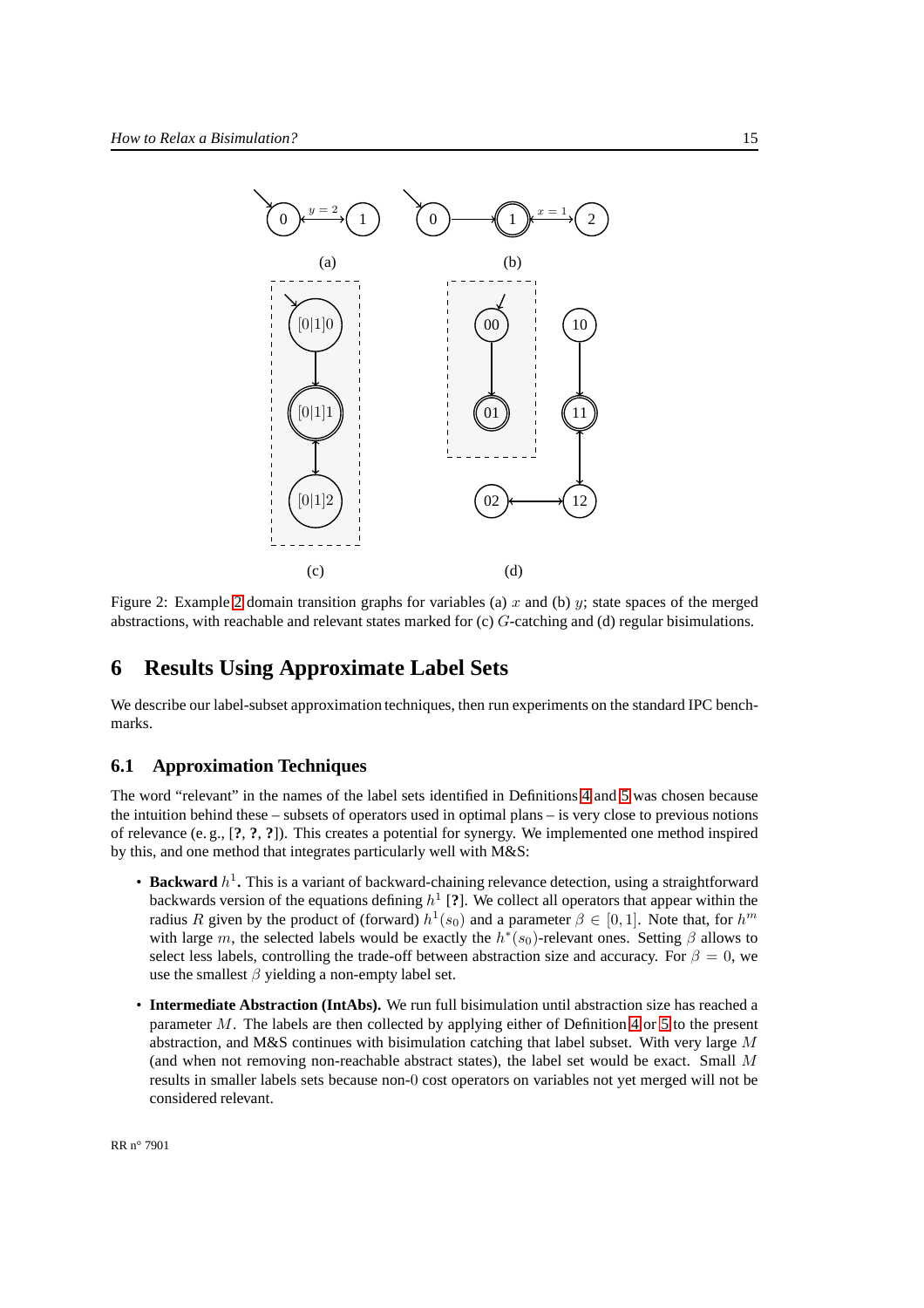Neither technique guarantees, in general, to catch *all* globally relevant/ $h^*(s_0)$ -relevant labels. They are practical approximations whose merits we now evaluate experimentally.

#### **6.2 Experiments**

Our techniques are implemented in Fast Downward, and all results we report use the same  $A^*$  implementation. We ran a total of 32 M&S configurations, plus two competing heuristics, on 1396 instances from 44 IPC benchmark domain suites. To make these 47464 runs feasible, the runtime for each was limited to 5 minutes. The memory limit was 2 GB. The runs were conducted on machines equipped with two quad-core CPUs (AMD Opteron 2384). Coverage data is shown in Table [2.](#page-17-0) To save space, we omit domains from IPC'08 that were run also in IPC'11.

| Approach                         |                | IntAbs Global  |                         |                |                          | Backward $h^1$ |                |                |                          | strict-greedy bisimulation |                |                |                | Nissim et al.            |                          |                |                |          |                |                |                         |                |
|----------------------------------|----------------|----------------|-------------------------|----------------|--------------------------|----------------|----------------|----------------|--------------------------|----------------------------|----------------|----------------|----------------|--------------------------|--------------------------|----------------|----------------|----------|----------------|----------------|-------------------------|----------------|
| N                                | 10K            | 100K           | $\infty$                | $\infty$       |                          | 10K            |                |                |                          | $\infty$                   |                |                |                | 10K 100K                 | $\infty$                 | $\infty$       | 10K            | 100K     | $\infty$       | $\infty$       | BJOLP                   | LM-cut         |
| $M/\beta$ /Nissim et al. variant | 10K            | 10K            | 10K                     | 100K           | 0.25                     | 0.5            |                | $\sigma$       | 0.25                     | 0.5                        | 0.75           |                | 10K            | 10K                      | 10K                      | 100K           | full           | s-greedy | full           | s-greedy       |                         |                |
| airport                          | *22            | $*22$          | $*22$                   | $*22$          | 19                       | 19             | 19             | $*22$          | 3                        |                            |                | $\mathbf{1}$   | $*22$          | $*22$                    | $*22$                    | $*22$          | 19             | 16       |                | $*22$          | 28                      | 25             |
| barman-opt11-strips              | 4              | $\Delta$       | $\overline{\mathbf{4}}$ | 4              | $\overline{\mathbf{4}}$  | $\Delta$       | 4              | $\Delta$       | $\theta$                 | $\Omega$                   | $\theta$       | $\Omega$       | Δ              | 4                        | $\overline{4}$           | Δ              | 4              | Δ        | $\mathbf{0}$   | 4              | $\overline{\mathbf{4}}$ | $\theta$       |
| blocks                           | $*21$          | $*21$          | $*21$                   | 18             | $*21$                    | $*21$          | $*21$          | 18             | 14                       | Q                          | $\overline{Q}$ |                | $*21$          | $*21$                    | $*21$                    | $*2$           | $*21$          | $*21$    | 9              | $*21$          | 26                      | 28             |
| depot                            | 7              | 7              | 7                       | 6              | 6                        | 6              | 6              | 6              | 6                        |                            |                |                | 7              | $\overline{7}$           | $\overline{7}$           | 7              | 6              | 7        | 1              | 7              | 7                       | 7              |
| driverlog                        | 12             | 12             | 12                      | 12             | 12                       | 12             | 12             | $*13$          | $*13$                    | 6                          | 5              |                | 12             | 12                       | 12                       | 12             | 12             | 12       | 5              | 12             | 14                      | 13             |
| elevators-opt11-strips           | Q              | 9              | 10                      | $*12$          | 9                        | $\overline{Q}$ | 9              | o              | $\theta$                 | O                          | $\Omega$       |                | 9              | $\mathbf Q$              | $\overline{9}$           | Q              | Q              | 9        | $\theta$       | 9              | 12                      | 15             |
| floortile-opt11-strips           | $\mathcal{P}$  | 3              | 3                       | 7              | $\overline{\mathcal{L}}$ | 3              | 3              | $\mathcal{I}$  | 3                        | 6                          | 6              |                | $\overline{2}$ | $\mathfrak{D}$           | $\overline{\mathcal{L}}$ |                | 3              | 3        | 6              | 2              | $\overline{c}$          | 6              |
| freecell                         | $*15$          | $*15$          | $*15$                   | 6              | $*15$                    | $*15$          | $*15$          | $*15$          | 13                       | 6                          | $\overline{2}$ |                | $*15$          | $*15$                    | $*15$                    | $*15$          | $*15$          |          | 1              | $*15$          | 53                      |                |
| grid                             |                |                |                         | $\mathbf{0}$   | $\overline{2}$           | $\overline{2}$ | $\overline{c}$ | $\overline{2}$ | $\overline{\phantom{a}}$ | O                          | $\Omega$       | O              | $\overline{2}$ | $\overline{\phantom{a}}$ | $\overline{2}$           | 2              | ž              |          | $\overline{0}$ | $\overline{2}$ | $\overline{2}$          |                |
| gripper                          |                | 10             | 10                      | 20             | $\overline{7}$           | $\overline{7}$ | 11             | 7              | $\overline{7}$           | $\overline{7}$             | $\overline{7}$ | 20             | $\overline{7}$ | $\overline{7}$           | $\overline{7}$           | $\overline{7}$ | 11             | 7        | 20             | 7              | $\overline{7}$          | 6              |
| logistics00                      | 16             | 16             | 16                      | 16             | 18                       | 20             | 20             | 18             | 18                       | 10                         | 10             | 10             | 16             | 16                       | 16                       | 16             | 20             | 16       | 10             | 16             | 20                      | 20             |
| logistics98                      | Δ              | $\overline{4}$ | $\overline{4}$          | *5             | $\overline{4}$           | $\overline{4}$ | 4              | $*5$           | $*5$                     | 3                          | $\overline{2}$ | $\mathfrak{D}$ | $\overline{4}$ | $\overline{4}$           | $\overline{4}$           | $\overline{4}$ | Δ              | л        | $\overline{2}$ | $\overline{4}$ | 6                       | 6              |
| miconic                          | 51             | 52             | 52                      | 55             | 51                       | 51             | *57            | 51             | 51                       | 51                         | 55             | 50             | 50             | 50                       | 50                       | 50             | $*57$          | 55       | 51             | 50             | 141                     | 140            |
| mprime                           | 22             | 22             | 22                      | 13             | 23                       | 23             | 19             | 22             | 22                       | 16                         | $\mathfrak{D}$ |                | 22             | 22                       | 22                       | 22             | 19             | 10       | $\mathbf{1}$   | 22             | 20                      | 20             |
| mystery                          | 15             | 15             | 15                      | 14             | 15                       | 14             | 13             | 13             | 13                       | 11                         | $\overline{4}$ | 3              | 15             | 15                       | 15                       | 15             | 13             | 10       | 3              | 15             | 15                      | 15             |
| nomystery-opt11-strips           | 12             | 15             | 15                      | 19             | 16                       | 18             | 18             | 16             | 16                       | 9                          | 12             | 12             | 12             | 12                       | 12                       | 12             | 18             | 15       | 12             | 12             | 18                      | 13             |
| openstacks-opt11-strips          | 14             | 14             | 14                      | 12             | 14                       | 14             | 14             | 14             | 14                       | 14                         | 14             |                | 14             | 14                       | 14                       | 14             | 14             | 14       | $\mathbf{1}$   | 14             | 10                      | 11             |
| openstacks-strips                | $\overline{7}$ | $\overline{7}$ | $\overline{7}$          | $\overline{7}$ | 7                        | $\overline{7}$ | $\overline{7}$ | 7              | 7                        | 7                          | 7              |                | $\overline{7}$ | $\overline{7}$           | $\overline{7}$           | $\overline{7}$ | 7              | 7        | $\overline{7}$ | 7              | $\overline{7}$          | $\overline{7}$ |
| parcprinter-opt11-strips         | $*12$          | $*12$          | $*12$                   | $*12$          | 11                       | 11             | $*12$          |                | Q                        | Q                          | 8              |                | 11             | 11                       | 11                       | 11             | $*12$          | $*12$    | 8              | 11             | 9                       | 13             |
| parking-opt11-strips             | 5              | $\overline{4}$ | $\overline{4}$          | $\overline{0}$ | $\overline{2}$           | $\overline{2}$ | 3              | $\Omega$       | $\Omega$                 | $\Omega$                   | $\theta$       |                | 5              | 5                        | 5                        | 5              | 3              | $\bf{0}$ | $\overline{0}$ | 5              |                         |                |
| pathways-noneg                   | $*4$           | $*_{4}$        | $*4$                    | $*4$           | $*_{4}$                  | $*4$           | $*_{4}$        | $*4$           | $*4$                     | $\overline{\mathbf{3}}$    | *4             | $*4$           | $*4$           | $*_{4}$                  | $*_{4}$                  | $*4$           | $*_{4}$        | $*4$     | $*4$           | $*_{4}$        | $\overline{4}$          |                |
| pegsol-opt11-strips              | 19             | 19             | 19                      | 19             | 17                       | 17             | 18             | 17             | 17                       | 8                          | 8              |                | 17             | 17                       | 17                       | 17             | 19             | 18       | $\Omega$       | 17             | 17                      | 17             |
| pipesworld-notankage             | 15             | 15             | 15                      | 15             | $*16$                    | 15             | 15             | 3              | 3                        | $\mathfrak{D}$             |                |                | 15             | 15                       | 15                       | 15             | 15             | 11       | $\overline{2}$ | 15             | 17                      | 15             |
| pipesworld-tankage               | 12             | 12             | 12                      | 10             | 14                       | 14             | 14             | $\mathcal{I}$  | $\mathfrak{D}$           | $\overline{2}$             | $\mathbf{1}$   |                | 16             | 16                       | 16                       | 15             | 14             | 13       | $\overline{2}$ | 16             | 11                      | 8              |
| psr-small                        | 49             | 49             | 49                      | 49             | 49                       | 49             | 49             | 49             | 49                       | 49                         | 49             | 44             | 49             | 50                       | 50                       | 50             | 49             | 50       | 44             | 50             | 49                      | 48             |
| rovers                           | 6              | 6              | 6                       | 6              | 6                        | 6              | 6              | 6              | 6                        | 6                          | $\overline{4}$ |                | 6              | 6                        | 6                        | 6              | 6              | 7        | $\overline{4}$ | 6              | $\overline{7}$          | $\overline{7}$ |
| satellite                        | 6              | 6              | 6                       | 6              | 7                        | 7              | 6              | 8              | 8                        | 8                          | 6              |                | 6              | 6                        | 6                        | 6              | 6              | 6        | 6              | 6              | $\overline{7}$          | 7              |
| scanalyzer-opt11-strips          | 10             | 10             | 10                      | 8              | Q                        | 9              | 9              | 3              | 3                        | 3                          | 3              |                | 10             | 10                       | 10                       | 6              | 9              | 9        | 3              | 3              | 3                       | 10             |
| sokoban-opt11-strips             | 19             | 19             | 19                      | 18             | 19                       | 19             | 19             | 16             | 11                       | 5                          | 3              |                | 19             | 19                       | 19                       | 19             | 19             | 20       | $\overline{0}$ | 19             | 18                      | 19             |
| tidybot-opt11-strips             | 12             | 11             | 11                      | $\bf{0}$       | $\mathbf{8}$             | $\mathbf{1}$   |                | 14             | $\Delta$                 |                            |                |                | 13             | 12                       | 12                       | 12             | $\overline{A}$ | $\Omega$ | $\theta$       | 12             | 14                      | 11             |
| tpp                              |                | 6              | 6                       | 7              | 6                        | 6              | 6              | 6              | 6                        | 5                          | 5              |                | 6              | 6                        | 6                        | 6              | 6              | 7        | 5              | 6              | 6                       | 6              |
| transport-opt11-strips           |                | 6              | 6                       | 8              | 6                        | 6              | 6              | 6              |                          |                            |                |                | 6              | 6                        | 6                        |                | 6              |          |                |                | 6                       | 6              |
| trucks-strips                    |                |                | 5                       | 5              | 6                        | $*7$           | 5              | 6              | 6                        | 6                          | 4              |                | $\overline{5}$ | 5                        | 5                        |                | 6              | 6        | 4              | 5              | $\overline{7}$          |                |
| visitall-opt11-strips            |                |                | Q                       | 10             | 9                        | 9              | Q              | 8              | $\mathbf{8}$             | 8                          | 8              |                | 12             | 12                       | 12                       | 12             | Q              | Q        | 8              | 12             | 9                       | 10             |
| woodworking-opt11-strips         |                |                | 6                       | 7              | $\Delta$                 | 6              | 6              | 5              | $\mathcal{P}$            |                            |                |                | $\overline{7}$ | $*Q$                     | $*9$                     | $*Q$           | 6              | $*Q$     | $\mathfrak{D}$ | $*9$           | $\overline{7}$          | 10             |
| zenotravel                       | Q              | 9              | Q                       | 11             | 12                       | 12             | 11             | 12             | 12                       | 12                         | 7              |                | $\mathbf Q$    | 9                        | $\overline{9}$           | 9              | 11             | 9        |                | 9              | 10                      | 11             |
| Σ.                               | 585            | 591            | $*593$                  | 575            | 578                      | 579            | 585            | 538            | 449                      | 358                        | 320            | 270            | 588            | $*593$                   | *593                     | 584            | 591            | 547      | 270            | 579            | 715                     | 698            |
| $\Sigma$ w/o miconic & freecell  | 519            | 524            | 526                     | 514            | 512                      | 513            | 513            | 472            | 385                      | 301                        | 263            | 219            | 523            | *528                     | $*528$                   | 519            | 519            | 485      | 218            | 514            | 521                     | 549            |
| $\Sigma$ M&S built               | 1383           | 1341           | 1336                    | 1049           | 1236                     | 1196           | 1178           | 989            | 687                      | 501                        | 352            | 270            | *1385          | 1357                     | 1347                     | 1290           | 1174           | 1018     | 270            | 1264           |                         |                |

<span id="page-17-0"></span>Table 2: Selected coverage data in IPC benchmarks. Best results overall (of all M&S heuristics) are highlighted in bold (with a "\*"). "Σ M&S built": number of tasks for which computing the M&S abstraction did not exceed the available time/memory.

We run BJOLP [**?**] and LM-cut [**?**] because they were the two non-M&S components in Fast Downward Stone Soup, the portfolio winning the 1st prize in the track for optimal planners at IPC'11. We ran 9 M&S configurations from the work by Nissim et al., setting  $N \in \{10K, 100K, \infty\}$  and using either full bisimulation, or greedy bisimulation, or **strict-greedy bisimulation** (s-greedy). The latter is the variant of Definition [2](#page-7-0) catching all transitions  $(s, l, s') \in T$  where  $h^*(s') < h^*(s)$ , rather than  $h^*(s') \leq h^*(s)$ . This variant is not mentioned by Nissim et al., but actually is what is run in their experiments and in the IPC. As for the parameter  $N$ , in all M&S variants, this is a bound on abstraction size reaching which forces the shrinking strategy to aggregate more states, dropping any bisimulation guarantees [**?**, **?**]. For  $N = \infty$ , the bisimulation guarantee is always held up (and the abstraction might run out of memory). Given the limited space in Table [2,](#page-17-0) we show data for 4 of the 9 Nissim et al. configurations:  $N = 10K$ with full bisimulation, the one with highest overall coverage;  $N = \infty$  with full bisimulation, for reference (in difference to all other M&S configurations here, this guarantees the heuristic to be perfect); and the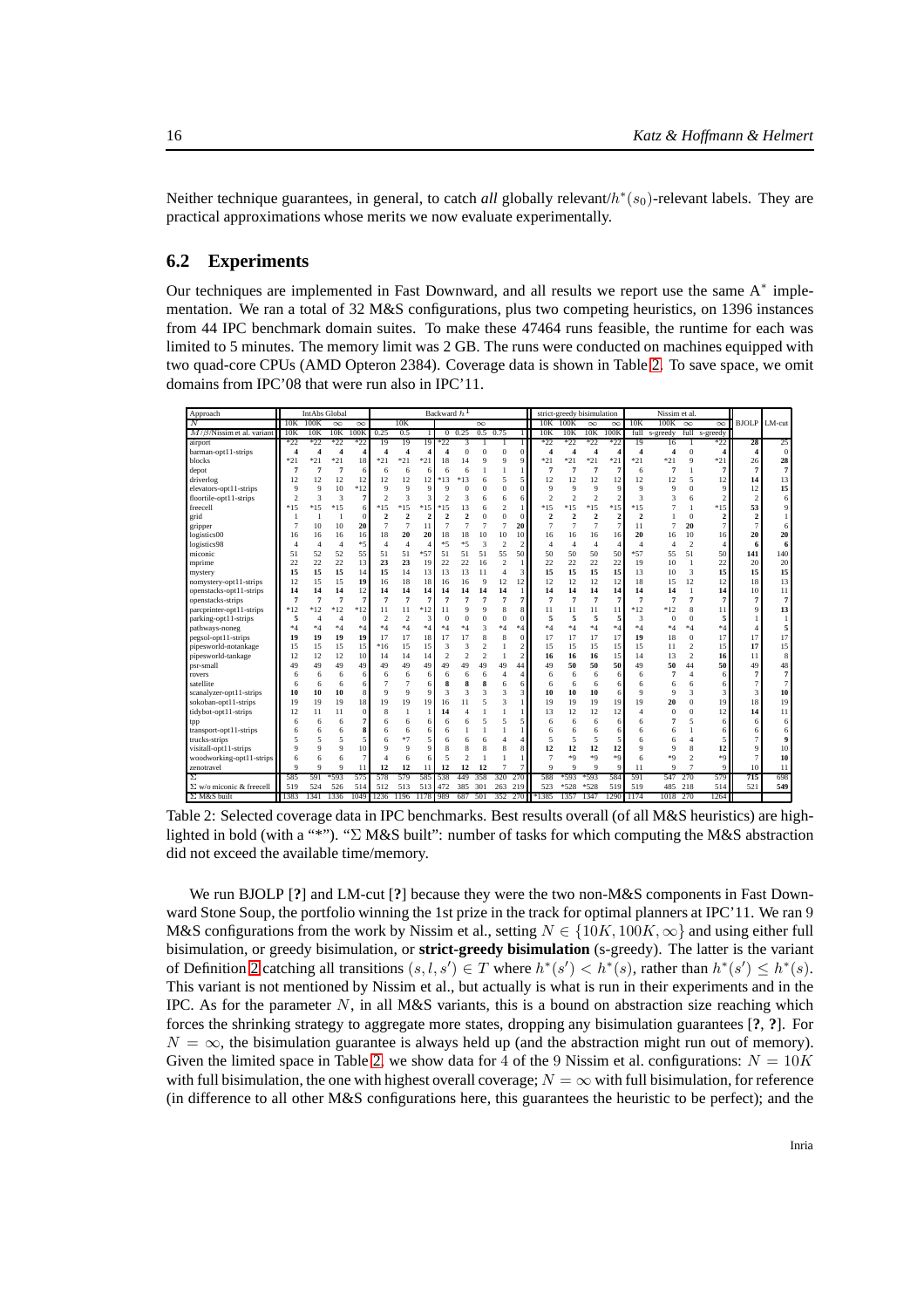two configurations taking part in Fast Downward Stone Soup,  $N = 100K$  and  $N = \infty$  with strict-greedy bisimulation.<sup>[5](#page-18-0)</sup>

We also run 4 new M&S variants using strict-greedy bisimulation, with the parameter  $M$  of our Intermediate Abstraction (IntAbs) label approximation. These configurations start with full bisimulation, then switch to s-greedy bisimulation once abstraction size  $M$  is reached. This allows for a very direct comparison with our IntAbs configurations: the only difference to these lies in their use of label-catching bisimulation, rather than s-greedy bisimulation, after  $M$  is reached. We do not show data for IntAbs with Definition [5](#page-12-0) ( $h^*(s_0)$ -relevant labels), because these configurations are dominated by the ones using Definition [4](#page-10-1) (globally relevant labels). Compared to the variants orginally designed by Nissim et al, the new s-greedy variants have a significant adavantage in total coverage. They also have a small such advantage vs. the IntAbs variants. However, the former have the edge in a larger number of individual domains. The respective configuration with best coverage is strictly better for IntAbs in 15 domains, is equally good in 23 domains, and is worse only in 6 domains. An interesting observation within IntAbs is that, as expected, smaller M yields more greedy abstractions. For  $N = \infty$ ,  $M = 10K$  completes 1336 abstractions, vs. 1049 completed by  $M = 100K$ .

We finally run 11 M&S variants with the Backward  $h^1$  label-catching strategy:  $N = 10K$  with 4 values of  $\beta$  ( $\beta = 0.75$  not shown because it is always dominated by one of the others); and  $N = \infty$  with 7 values of  $\beta$ . For  $N = 10K$ ,  $\beta$  has hardly any effect since enforcing the bound makes the abstraction very greedy anyhow. By contrast, for  $N = \infty$ , smaller  $\beta$  decreases computational effort drastically (consider the bottom row in Table [2\)](#page-17-0). In effect, in 35 of the 44 domains, coverage increases monotonically as we decrease  $\beta$ . Note also that, for  $\beta = 1.0$ , performance is almost identical to that of full bisimulation with  $N = \infty$ . Indeed, the number of labels caught (not shown here) is typically close to the total number of labels.

Comparing the per-domain perfomance of the Backward  $h<sup>1</sup>$  configurations with the IntAbs configurations, the latter have a slight edge. The configuration with best coverage is strictly better for Backward  $h<sup>1</sup>$  in 11 domains, is equally good in 18 domains, and is worse in 15. Comparing the new M&S variants (IntAbs and Backward  $h<sup>1</sup>$ ) with all "old" ones (including the novel s-greedy variants), the best-coverage configuration is better for new M&S in 10 domains, equally good in 23, and worse in 11. Comparing the new M&S variants against all other planners, the best-coverage configuration is better for new M&S in 5 domains, equally good in 16, and worse in 23. Altogether, the new heuristics are certainly not a breakthrough in coverage of cost-optimal planners, but they can contribute. We reconfirm this below by considering portfolios built from different subsets of configurations.

Figure [3](#page-19-0) examines more closely how  $\beta$  trades off abstraction effort against accuracy. The coverage and "M&S built" data (left y-axis) are as in Table [2.](#page-17-0) "Expansions X" (right y-axis) shows the average number of expanded states in the subset of instances solved by all configurations where  $\beta \leq X$ . That subset contains much larger instances for smaller  $\beta$ , hence the average expansions grow. Note however that there is a consistent pattern *within* each of these curves. Expansions increase a lot as we step from  $\beta = 0.75$  to  $\beta = 0.5$  (e.g., from 64976 to 212362 for "Expansions 1.0"), but remain almost constant at both sides of this step. This suggests a kind of phase transition, where for  $\beta \geq 0.75$  the heuristic is close to perfect, whereas for  $\beta$  going below 0.5 it is quite bad, and does not get a lot worse while still dramatically reducing abstraction effort. The latter does a lot to help coverage, and one could try to catch even less labels when  $\beta = 0$ . One could also try to add complementary label selection techniques, in the hope to push the "phase transition" to smaller  $\beta$ . Both are topics for future work.

Different M&S heuristics often have complementary strengths. Table [3](#page-19-1) examines this in detail, listing the best performance any sequential portfolio of a given size  $|P| \in \{2, 4, 6\}$  can obtain, when selecting its components from particular subsets of configurations. Comparisons should be made only within groups of portfolios with same  $|P|$ , as each component uses 5 minutes and thus  $|P|$  determines the computational resources used. In the "Design" row, "BL" is BJOLP+LM-cut, and "FDSS" has the same configurations

<span id="page-18-0"></span><sup>&</sup>lt;sup>5</sup>Actually,  $N = 200K$  was used in the IPC; the performance for  $N = 100K$  is almost identical to that.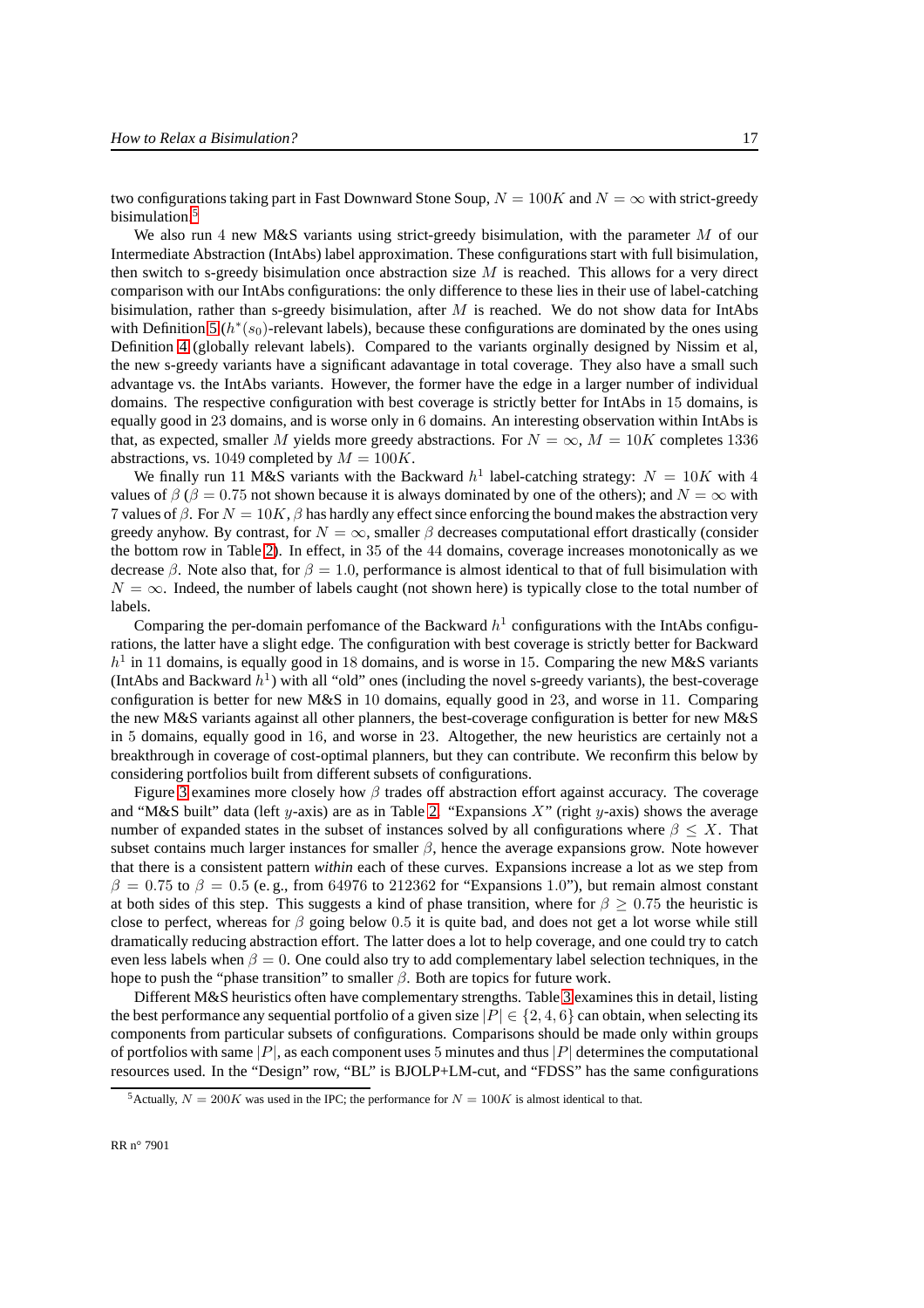

<span id="page-19-0"></span>Figure 3: Scaling  $\beta$  in Backward  $h^1$  with  $N = \infty$ .

| Design          |        |     |     |     |        | $\parallel$ BL $\parallel$ FDSS BL+O BL+N BL+ON $\parallel$ FDSS+N BL+O BL+N BL+ON $\parallel$ O |     |     |  |       |     | N ON |          | N |                                               |    | ON.  |
|-----------------|--------|-----|-----|-----|--------|--------------------------------------------------------------------------------------------------|-----|-----|--|-------|-----|------|----------|---|-----------------------------------------------|----|------|
|                 |        |     |     |     | 26 II  | 13'                                                                                              | 13  | 13  |  | 26 13 | -13 |      | 26 13 13 |   | 26 13                                         | 13 | -261 |
| Upper bound 770 |        | 805 | 825 | 823 | 833 II | 830 I                                                                                            | 825 | 823 |  |       |     |      |          |   | 833 658 649 673 658 649 673 658 649 673       |    |      |
| Best P          | 770 II | 805 | 825 | 819 | 827 II | 830                                                                                              | 825 | 823 |  |       |     |      |          |   | 833   656 630 656   658 647 671   658 649 673 |    |      |

<span id="page-19-1"></span>Table 3: Portfolios. "[P]": number of components within portfolio. "Design": portfolio design space (see text). " $|C|$ ": number of components to choose from. "Upper bound": solved by any possible component. "Best  $P$ ": best coverage of any portfolio.

as Fast Downward Stone Soup (cf. above). By " $X+Y$ " we denote portfolios P in which the components X are fixed and only the remaining  $|P| - |X|$  components are selected from Y. "O" ("Old") refers to the 13 "old" M&S configurations we run here. "N" ("New") refers to 13 of the IntAbs and Backward  $h^1$ configurations (to obtain groups "O" and "N" of same size, we omitted Backward  $h^1$  with  $N = \infty$  and  $\beta > 0$ ). "BL" is included only for reference. The data for  $|P| = 4$  and "BL+Y" design shows that, in our setting here, different M&S variants than in "FDSS" yield better coverage; the data for  $|P| = 6$  and " $BL+Y$ " design shows that adding even more M&S configurations still improves the outcome. Generally, portfolios of only "O" M&S configurations are better than those of only "N" ones, but the best option is to combine the two.

# **7 Conclusion**

Label-catching bisimulation is very appealing in principle: it is invariant over M&S, guarantees a perfect heuristic if we catch all relevant labels, may be exponentially smaller than full bisimulation even in this case, and allows a fine-grained effort/accuracy trade-off by plugging in approximations of relevance. At the same time, our empirical results are a bit disappointing, performance being improved only in few domains. As indicated, one could try to design different relevance approximations. The authors' speculation is that there is more potential in *combining* M&S heuristics, i. e., automatically constructing sets of heuristics specifically designed to be complementary, for a given planning task.

**Acknowledgments.** Michael Katz was supported by the French National Research Agency (ANR), project ANR-10-CEXC-003-01.